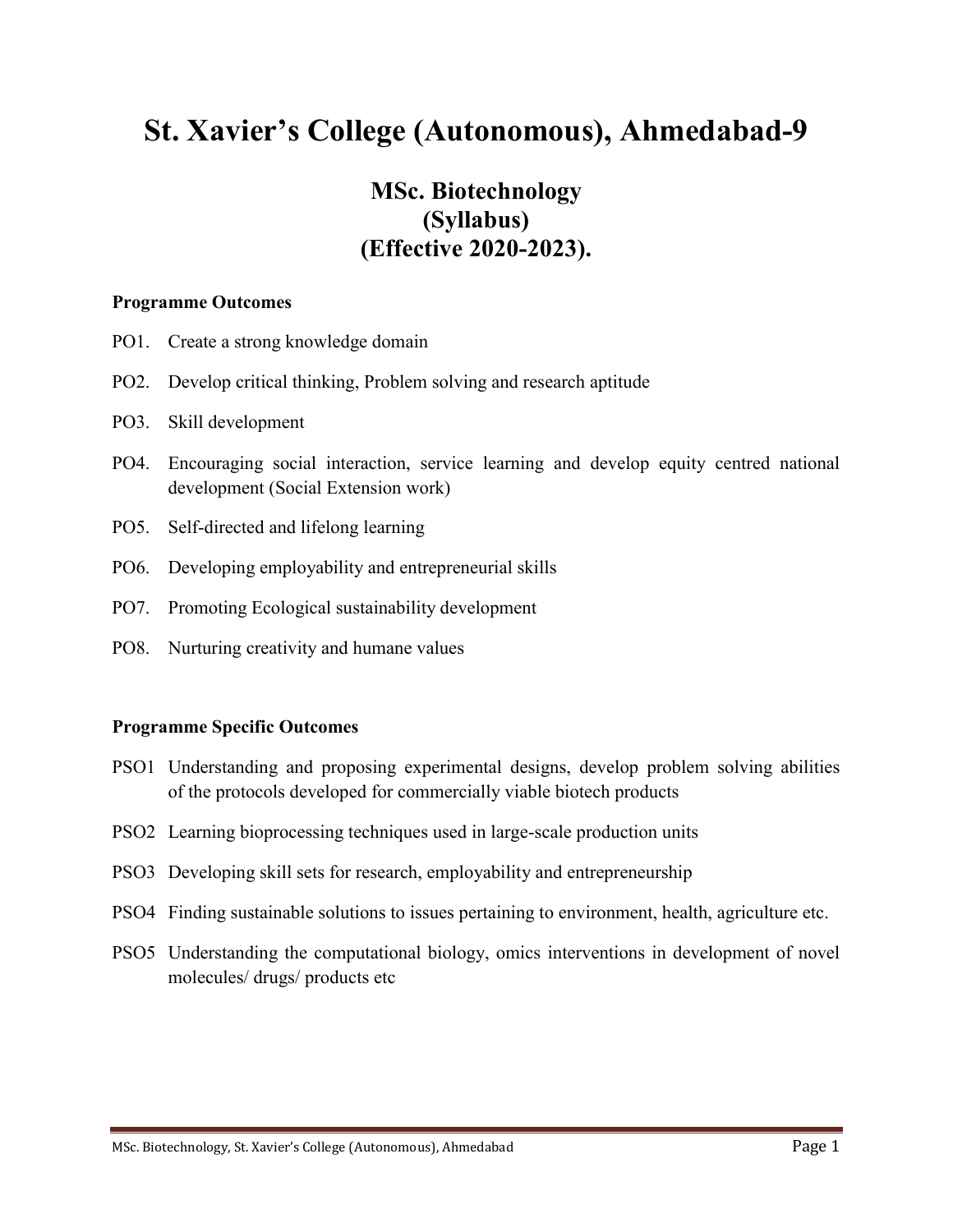## **St. Xavier's College (Autonomous), Ahmedabad MSc. Biotechnology Semester I**

| Semester | Course           |                                           | No. of hours per week |                 |       | Course<br>Credit |
|----------|------------------|-------------------------------------------|-----------------------|-----------------|-------|------------------|
|          |                  |                                           | Lectures              | Lab<br>sessions | Total |                  |
|          | <b>PBT 1801</b>  | Proteins: Concepts<br>and<br>Applications | $\overline{4}$        |                 | 4     | 4                |
|          | <b>PBT 1802</b>  | Nucleic acids: Structure<br>and Working   | 4                     |                 | 4     | 4                |
|          | <b>PBT 1803</b>  | Carbohydrates<br>And<br>Lipids            | $\overline{4}$        |                 | 4     | 4                |
|          | <b>PBT 1804</b>  | <b>Biophysical Techniques</b>             | 4                     |                 | 4     | 4                |
|          | <b>PBT 1805L</b> | <b>Practical Biochemistry</b>             |                       | 6               | 6     | $\overline{4}$   |
|          | <b>PBT 1806L</b> | <b>Bioanalytical Techniques</b>           |                       | 6               | 6     |                  |
|          |                  | <b>Total</b>                              | 16                    | 12              | 28    | 24               |

*Note: An average of 15 lectures per unit and a total of 60 hours per paper.*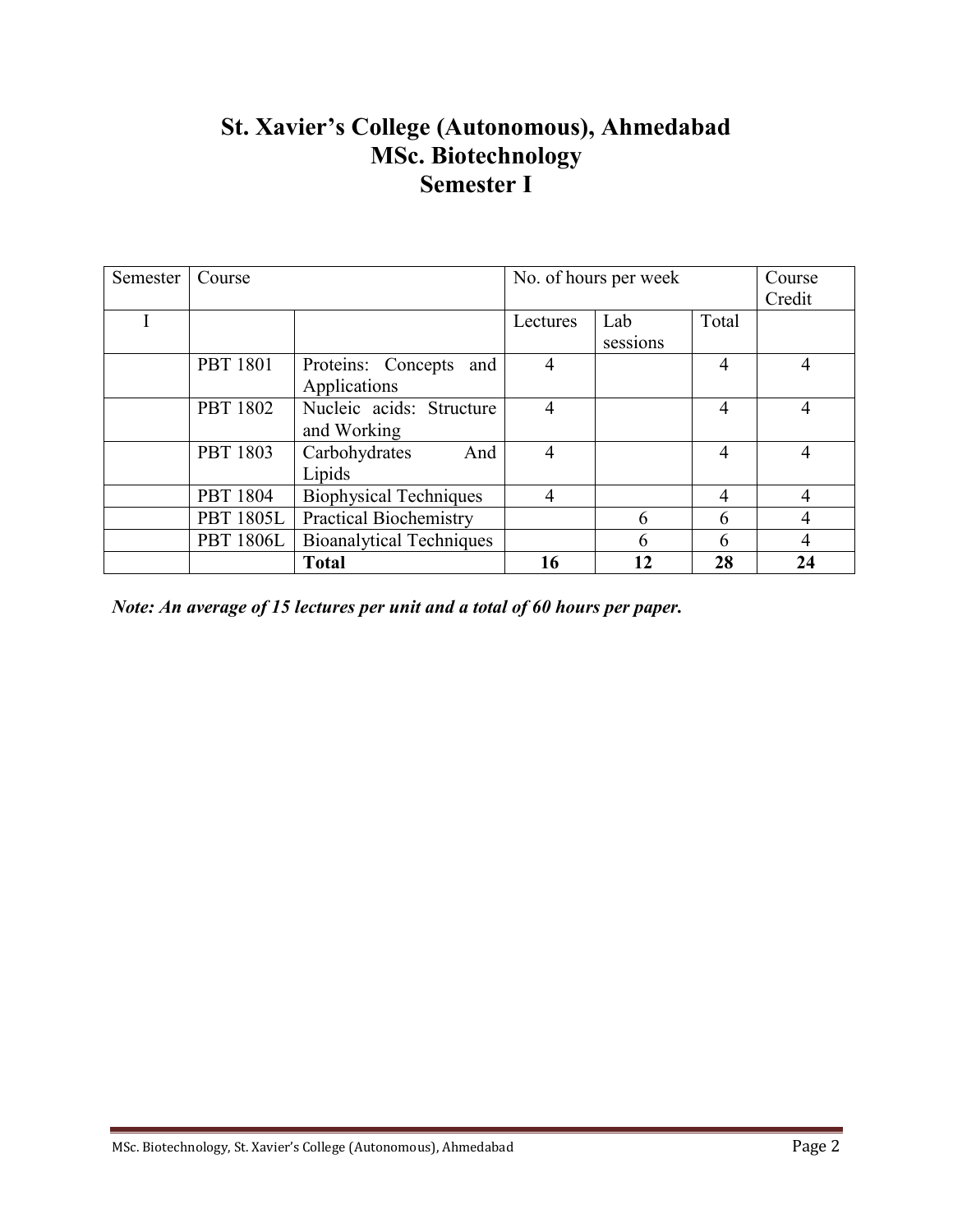## **CORE Paper: Proteins: Concepts and Applications Course Code: PBT 1801 No. of Credits: 04 Learning Hours: 60 hrs**

## **I. Course Outcome**

By the end of the paper, a student should be able to:

CO1: To describe the structure of protein and correlate with its functions such as like molecular motors, interaction, carriers, signalling, repair and structure

CO2: To describe the synthesis of protein, its sorting and degradation

CO3: To understand and interpret the original experiments carried out to propose structure and functioning of various proteins

CO4: Ability to interpret Ramachandran plot and explaining proteins structure using bioinformatics tool

CO5: To explain techniques used in understanding the working of the proteins

CO6: To appreciate the importance of proper folding of proteins and relate to health, agriculture, and environmental issues arising from its expression.

#### **Unit-1: Proteins: structure and functions**

Amino acids: classifications. Primary, secondary, tertiary (*motifs and domains*), and quaternary structure of proteins, Ramchandran Plot, subunit interactions, coiled coil structures*,* symmetry and functional properties-haemoglobin; Functions of proteins; Evolutionary variation in proteins.

#### **Unit-2: Protein synthesis and its working**

Eukaryotic translation machinery, structure and assembly of the ribosome, Synthesis of proteins, Molecular Chaperones, Protein folding- role of chaperones; Protein modifications: structure – function relation. Working of proteins: as molecular motors, as structural molecules, in cell – cell interactions and recognition, as carriers, in transmitting signals, in catalysis; in repair systems; Proteins as multi enzyme complexes; single molecular dynamism (*molecular simulation)*

#### **Unit-3: Protein sorting and degradation**

Intracellular protein sorting, movement of proteins between cellular compartments: gated, transmembrane and vesicular transport. Protein transport and translocation to nucleus, mitochondria, chloroplast, peroxisomes, endoplasmic reticular system. Protein degradation, TAG protein destruction, SUMO.

#### **Unit-4: Production of proteins in Biotechnology**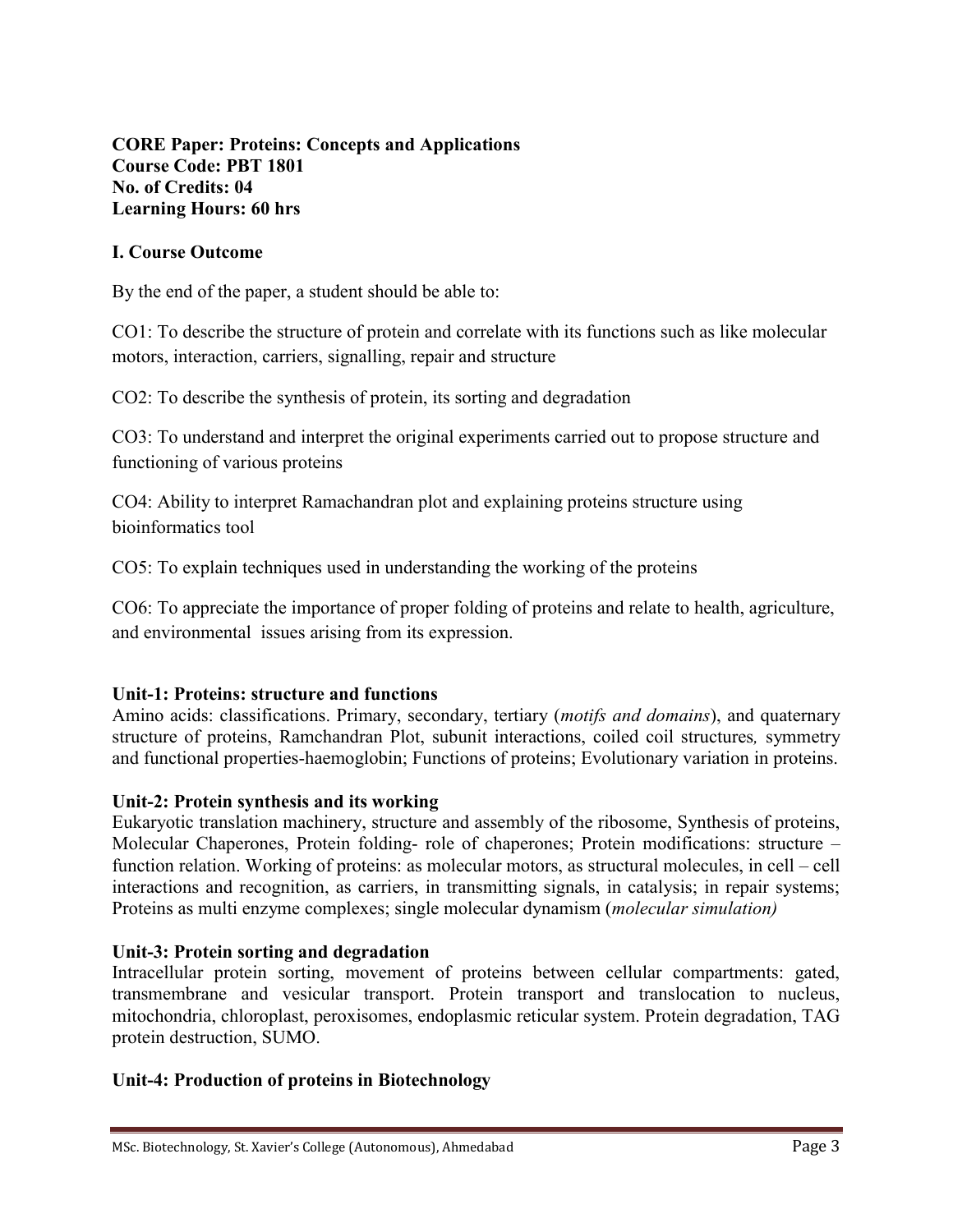Expression vectors; Heterologous expression and use of different host cells – bacteria, insect cells, animal cells and plant cells; Protein engineering; *de novo* protein design; Production of therapeutic proteins: erythropoietin,  $GM - \overline{CSF}$ , Hepatitis B – Virus vaccine, monoclonal antibodies; Production of therapeutic enzymes: Urate oxidase, L – asparaginase, Human alpha – galactosidase; Production of diagnostic enzymes: Glucose oxidase, cholesterol oxidase, horse radish peroxidase.

## **References**

Various articles from journals

- 1. Modern Protein Chemistry: Practical Aspects Published: September 12, 2001 by CRC Press 272 Pages Edited By: Gary C. Howard
- 2. Biochemistry. 7th edition. Berg JM, Tymoczko JL, Stryer L. New York: W H Freeman; 2014
- 3. Proteins: Structures and Molecular Properties: Thomas E. Creighton Publisher: W. H. Freeman 1992 Edition: Second Edition
- 4. Protein Engineering Protocols (Methods in Molecular Biology) Kristian Müller (Editor), Publisher: Humana Press; Softcover reprint of hardcover 1st ed. 2007 edition (November 10, 2010)
- 5. Protein Degradation Series, 4 Volume Set (v. 1) R. John Mayer (Editor), Publisher: Wiley-VCH; 1 edition (March 4, 2008)
- 6. Structural Aspects of Protein Synthesis Anders Liljas (Author) Publisher: World Scientific Pub Co Inc; 1 edition (November 2004)
- 7. Protein Targeting, Transport, and Translocation Ross Dalbey (Editor), Publisher: Academic Press; 1 edition (May 13, 2002).
- 8. How Proteins Work Mike Williamson, Publisher: Garland Science, 2012.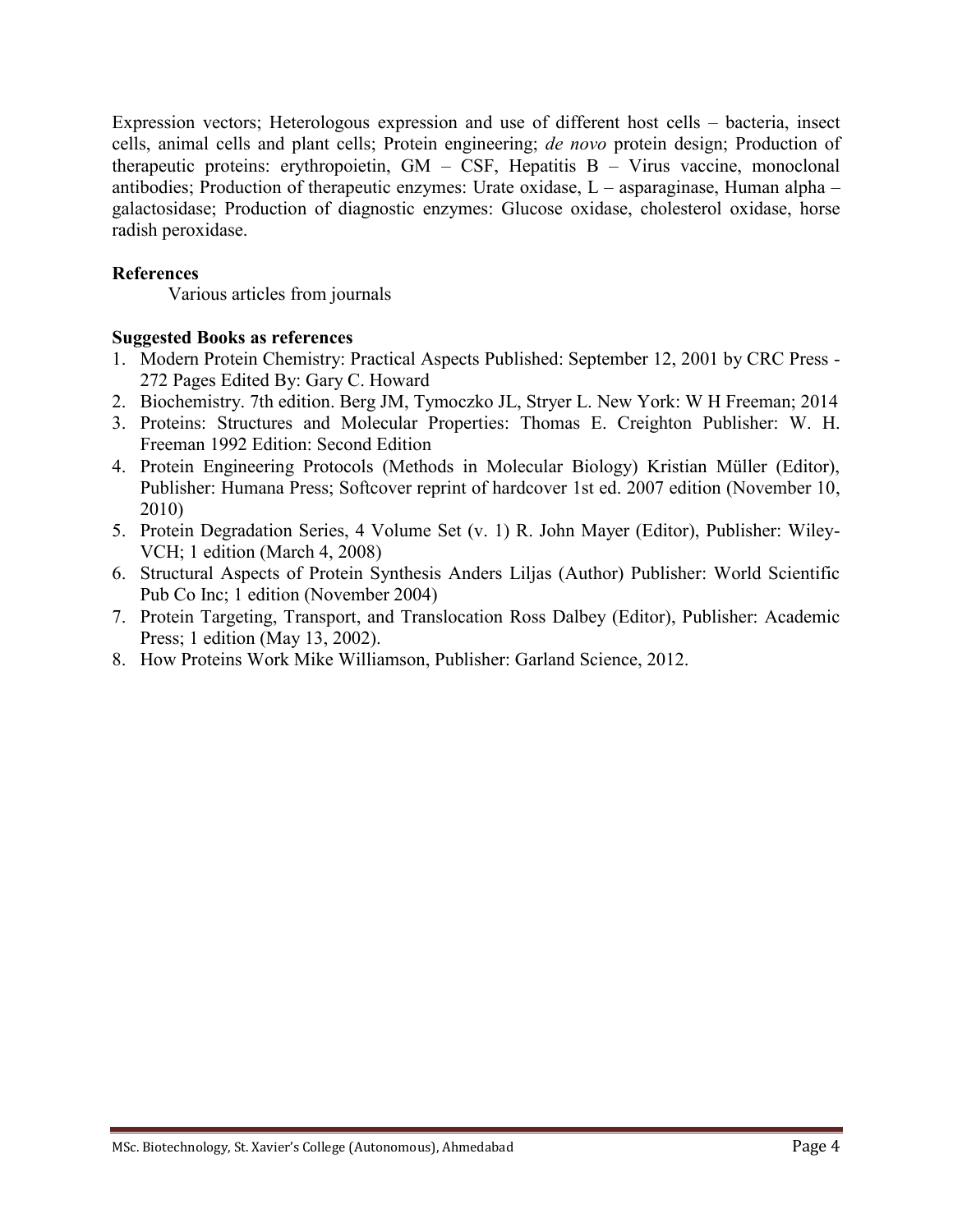**CORE Paper: Nucleic Acids: Structure and Working Course Code: PBT 1802 No. of Credits: 04 Learning Hours: 60 hrs**

#### **I. Course Outcome**

By the end of the paper, a student should be able to:

- CO 1: To explain the synthesis, breakdown of nucleic acids and role of inhibitors which has applications in medical field.
- CO 2: To demonstrate the existence of various forms of nucleic acids and its relevance and to comprehend that the modern concepts of DNA structure beyond what Watson – Crick proposed.
- CO 3: To analyze how topological changes and condensation of DNA influences gene expressions
- CO 3: To explain the concept of RNA interference and its applications in various fields
- CO 4: To describe and interpret experimental result arising from various DNA based studies
- CO 5: To apply the concepts of regulation of gene expression as a tool in research and industry
- CO 6: To assess how genetic complexity is associated with repetitive sequences and gene duplications.

#### **Unit-1: Bases of Nucleic acids**

Synthesis of purine and pyrimidine – de novo and salvage pathways. Synthesis of deoxy and oxy-ribonucleotides, various functions of Nucleotides, Nucleotide degradation. Disorders in purine and pyrimidine metabolism, Inhibitors of nucleotide synthesis and their role in chemotherapy.

#### **Unit-2: Nucleic acid Basic structure**

Nucleic acids, correlating structure with functions, Hoogstein base pairing and its implications; Assembly of DNA into chromosomes, structure and function of centromeres and telomeres*,*  packing and functions, importance of topological changes, chromatin and its remodeling, Kinetoplast, DNA super coiling, DNA-protein interactions, Cp and Mt DNA

#### **Unit-3: RNA and interference**

RNA, various forms, 3D structure, secondary and tertiary structure and significance, role of metals in folding of RNA; RNA as enzymes; evolutionary tree construction, RNA interference in plants, animals, and its applications; RNA in antisense technology

#### **Unit-4: Working of DNA**

Eukaryotes - C value paradox, repetitive DNA, gene dosage and gene amplifications;

Gene expression and regulations, molecular mechanism of regulation, operon model, lac, trp, arabinose operons, repression and attenuation; manipulating gene expression for product formation.

#### **References**

Various articles from journals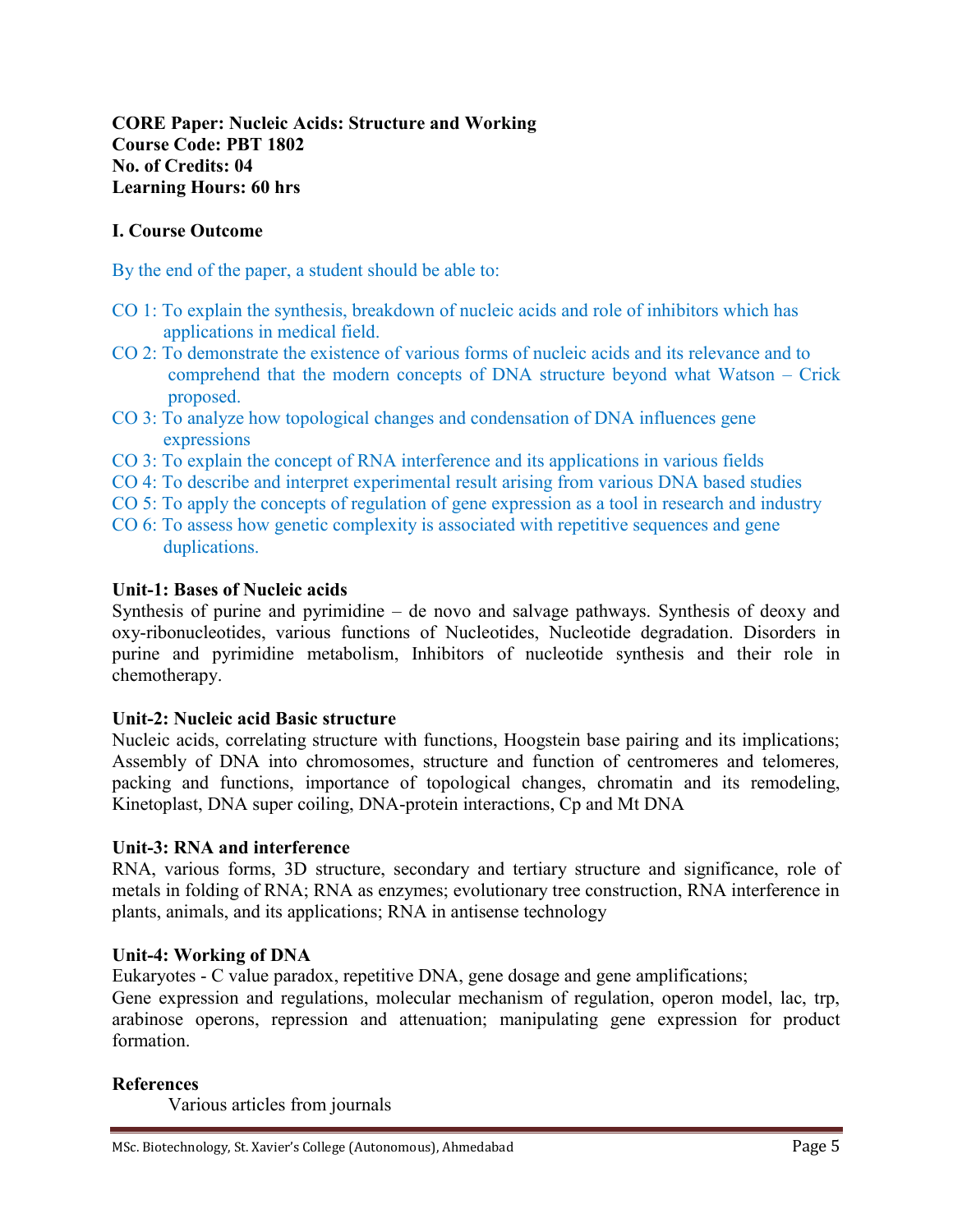## **Suggested Books as references**

- 1. Nelson and Cox (2012) : Principles of Biochemistry (Worth Publ. Inc. USA)
- 2. Rawn, J.D. (1989) : Biochemistry (Neil Patterson Publ. North Carolina)
- 3. Biochemistry. 7th edition. Berg JM, Tymoczko JL, Stryer L. New York: W H Freeman; 2014
- 4. Voet, D. and Voet, J.G. (2012) : Biochemistry ( John Wiley & Sons Inc/, New York)
- 5. Genes IX: Benjamin Lewin (2015); Jones and Bartlett Publishers
- 6. Watson J et al, Molecular Biology of the gene, Edition 7, 2013; Benjamin Cummings
- 7. David Friefelder. Essentials of Molecular Biology. 4<sup>th</sup> Edition. Jones and Bartlett Publishers
- 8. Bruce Alberts *et al*., Molecular Biology of the Cell. 4th Edition. Garland Science
- 9. Lodish et al. Molecular Cell Biology.  $4<sup>th</sup>$  Edition. W. H. Freeman and Company.

**CORE Paper: Carbohydrates and Lipids Course Code: PBT 1803 No. of Credits: 04 Learning Hours: 60 hrs**

## **I. Course Outcome**

By the end of the paper, a student should be able to:

- CO 1: To identify biological importance of carbohydrates and lipids
- CO 2: To distinguish between anabolic and catabolic processes of carbohydrates and lipids
- CO 3: Compare and contrast metabolic pathway of complex carbohydrates in different living system
- CO 4: To elucidate the role of lipids in maintaining homeostasis at cellular and systemic level

CO 5: Recognize and explain the contribution of lipid biochemistry in understanding the development of certain human diseases such as Niemen-peck disease, Tay-Sachs syndrome, hypercholesterolemia etc.

CO 6: Appreciating biotechnological intervention in microorganism to use them as cell factories for production of biomolecules of commercial importance

## **Unit-1: Carbohydrates: Structure – function relation**

Structure and physiological functions of mono and oligosaccharides, Polysaccharides: starch, glycogen, cellulose, dextrin, inulin, chitosan, cellulose and hemicelluloses derivatives; Structure – function relationship and properties of heteroglycans, agar, alginic acid (seaweed polysaccharides), pectins, glycosaminoglycans (mucopolysaccharides) and glycocalyx oligosaccharides, Lectins and its significance

## **Unit-2: Carbohydrate Metabolism**

Metabolism and regulation of carbohydrates, glycolysis, alternate pathways, feeder pathways, glycogen metabolism. Cell surface carbohydrates, L and P Selectins, advances in glycobiology; glycans in Biotechnology and Pharmaceutical industry, Glycomics

#### **Unit-3: Lipid Metabolism**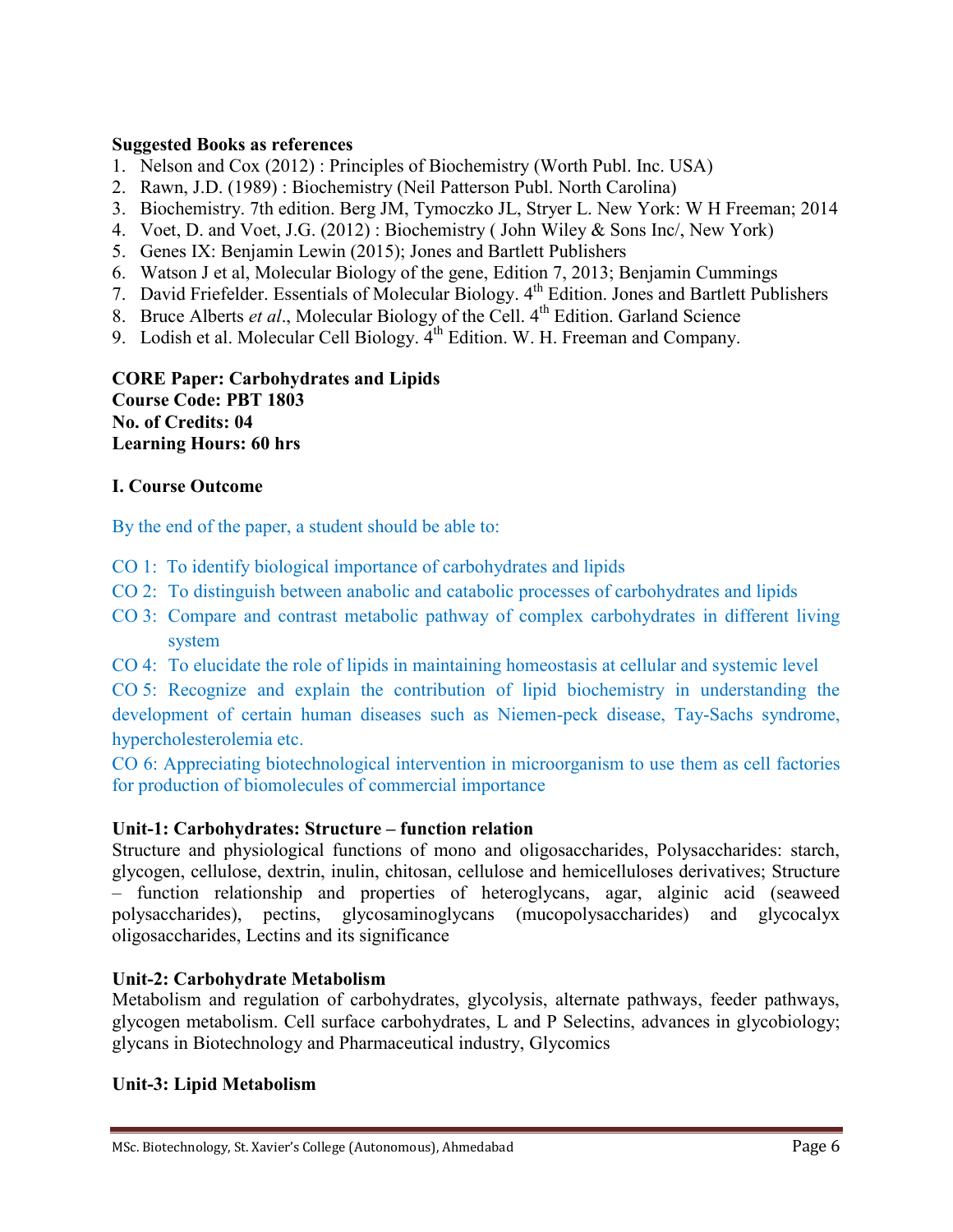Utilization of fatty acids for energy production, alpha, beta and gamma oxidation of fatty acids. Integration and control of animal acylglycerol metabolism. Biosynthesis of fatty acids, Fatty acid desaturase and elongase. Biosynthesis of eicosanoids and its biological importance, prostaglandins, prostacyclins, thromboxanes. Formation of ketone bodies. Biosynthesis of phospholipids and their biological functions, Biosynthesis of cholesterol, its regulation and excretion, surfactants, Lipoprotein metabolism; bile acids; Biosynthesis of prostaglandins. Waxes: structure, different types, synthesis and functions (egs. microbial waxes, plant waxes, insect waxes and mammalian waxes). Glycospingolipids and role.

## **Unit-4: Production of carbohydrates and lipids in Biotechnology**

Strategic upregulation of metabolic pathways for production; Metabolomics and fluxomics as concepts to enhance production; Enhanced exopolysaccharide production by metabolic engineering; Alginate production; Polysaccharide production by lactic acid bacteria and fungi; Microbial lipid production; Production of short chain fatty acids *in vitro;* Maximizing production of lipids by algal systems.

#### **References**

Various articles from journals

- 1. Bohinski, R.C.(1987): Modern concepts in Biochemistry (Allyn & Bascon Inc. Boston)
- 2. Caret et al.(2013): Inorganic, Organic and Biological Chemistry (WMC Brown Publ.USA)
- 3. Nelson and Cox (2012) : Principles of Biochemistry (Worth Publ. Inc. USA)
- 4. Montgomery, R. et al (1990): Biochemistry: A case Oriented Approach (The C.V. Mosby Co., St. Louis)
- 5. Rawn, J.D. (1989) : Biochemistry (Neil Patterson Publ. North Carolina)
- 6. Biochemistry. 7th edition. Berg JM, Tymoczko JL, Stryer L. New York: W H Freeman; 2014
- 7. Voet, D. and Voet, J.G. (2012) : Biochemistry ( John Wiley & Sons Inc/, New York)
- 8. Bhagwan N V, Medical biochemistry, 4<sup>th</sup> Edition, Bartlet and Jones.
- 9. Minoru Fukuda and Ole Hindsgaul, Molecular Cellular Glycobiology, Oxford 2000.
- 10. Gurr, M.I. et al (2016): Lipids: Biochemistry, Biotechnology and Health,  $6<sup>th</sup>$  Edition, Wiley-Blackwell.
- 11. Ajit Varki, et al (2017): Essentials of Glycobiology, 3rd Edition, CSH Press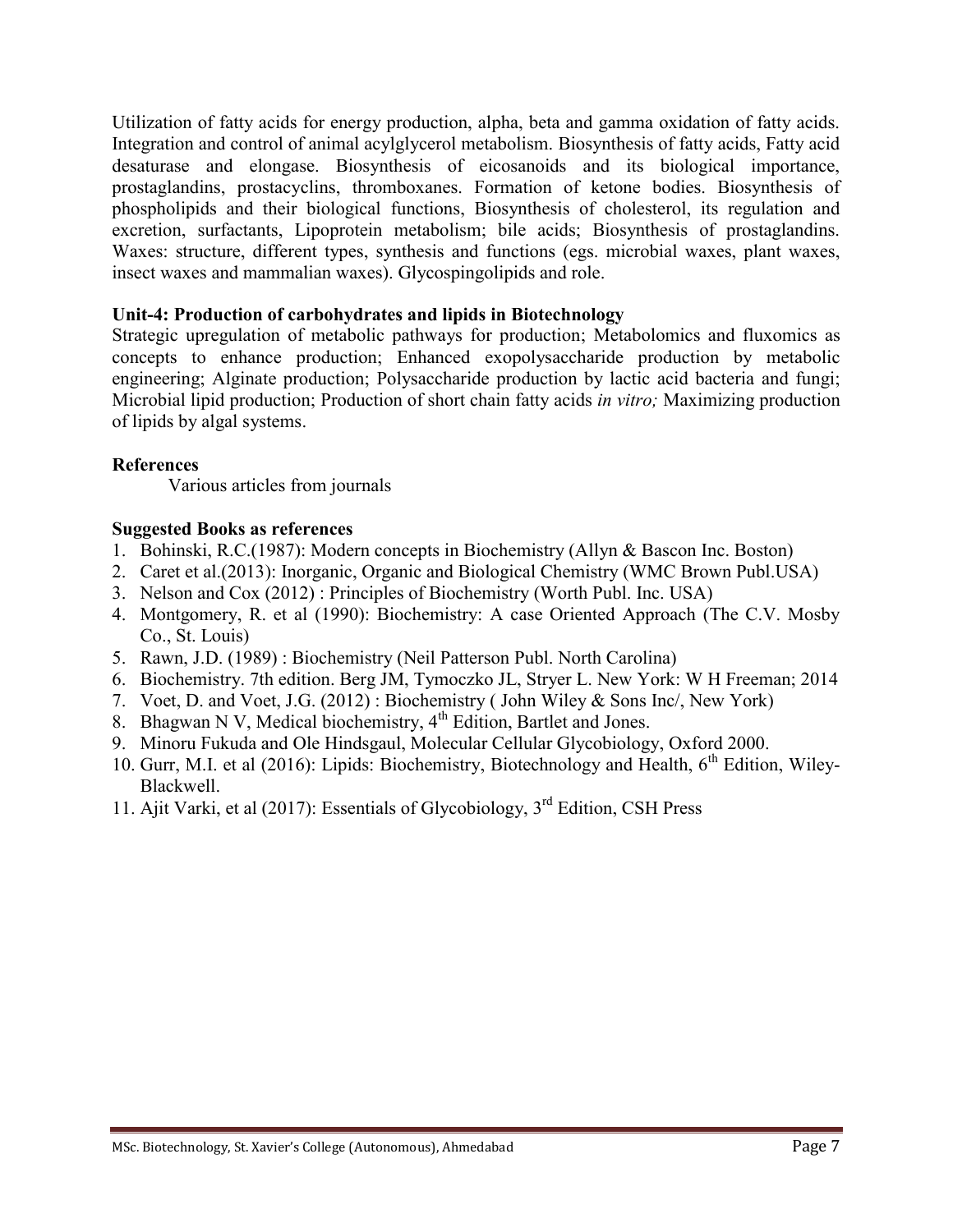**CORE Paper: Biophysical concepts in Biotechnology Course Code: PBT 1804 No. of Credits: 04 Learning Hours: 60 hrs**

## **I. Course Outcome**

By the end of the paper, a student should be able to:

CO 1: To describe the various centrifugal techniques used for fractionation of cells, cell organelles and bio-molecules.

CO 2: To apply the techniques of chromatography and electrophoresis to separate biomolecules.

CO 3: To be able to explain individual components of different instrument.

CO 4: To device a suitable and workable experimental strategies for separation, purification, identification and characterization of a specific bio-molecules from a biological sample

CO 5: Enable to define the principles of various spectroscopic techniques used for characterization of bio-molecules

CO 6: Acquire adequate skills to use the instruments and analyze the experimental data.

CO 7: Implement the theoretical knowledge gained experimentally all the analytical techniques for characterization of bio-molecules.

#### **Unit-1**: **Methods employed for separation: Centrifugation**

Preparative ultracentrifugation - differential centrifugation and density gradient centrifugation. Analytical centrifugation -Schlieren optical system - applications - determination of molecular mass and purity of macromolecules, characterization and molecular weight determination of macromolecules,

#### **Unit-2: Electrophoresis**

Migration of Ions in an electric field, factors affecting mobility, types of electrophoresis-Free and Zonal, General techniques of zonal electrophoresis, Specialized electrophoretic techniques-DISC, Gradient, High Voltage Electrophoresis, Isoelectric focusing, 2D electrophoresis, Immuno-electrophoresis, Pulse Field Gel Electrophoresis, Di-electrophoresis. Capillary electrophoresis.

#### **Unit-3: Chromatography**

Chromatographic techniques - General principles of partition and adsorption chromatography. Thin layer, column, ion - exchange, molecular exclusion, gas - liquid and HPLC, normal phase, reverse phase, chromatofocusing, immune affinity, capillary elctrochromatography.

#### **Unit-4: Characterization of macromolecules: Spectrophotometric techniques**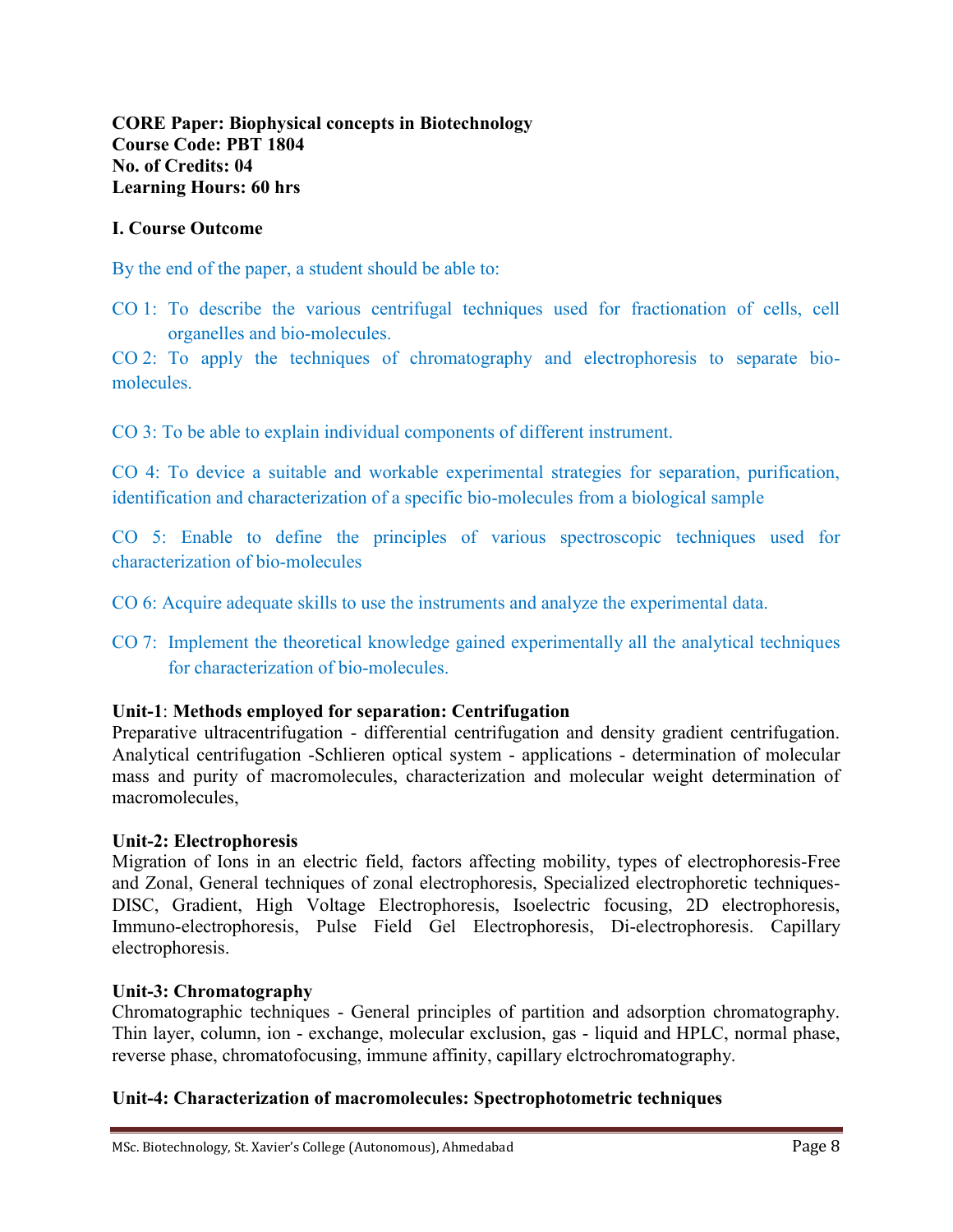UV – Visible Spectroscopy, Infra-red (IR), Electron Spin Resonance (ESR), Nuclear Magnetic Resonance (NMR) and Fluorescence Spectrophotometry, Rayleigh and Raman Scattering, Mass spectroscopy  $(GC/LC - MS)$ 

## **References**

Various articles from journals

- 1. Kensl. E. van Holde, W. Curtis Johnson, P. Shing Ho., Principles of Physical Biochemistry-Pearson Prentice Hall, 2nd Edition.
- 2. G. Rhodes., Crystallography made crystal clear, 1993. Academic Press.
- 3. Wilson Keith and Walker John., Principles and Techniques of Biochemistry and Molecular Biology, 6th Edition, (2005), Cambridge University Press, New York.
- 4. R. R. Bergethon (2010) the Physical Basis of Biochemistry: The Foundations of Molecular Biophysics, 2nd Ed., Springer, and NY.
- 5. P. J. Walla (2009) Modern Biophysical Chemistry, Wiley-VCH.
- 6. D. Sheeham (2009) Physical Biochemistry 2nd Ed., Wiley-Blackwell.
- 7. J. A. Goodrich and J. F. Kugel (2006) Binding and Kinetics for Molecular Biologists. Cold Spring Harbor Press.
- 8. van Holde, K. E. (1998) Principles of Physical Biochemistry, Prentice Hall.
- 9. Freifelder, D., 1982, Physical biochemistry: applications to biochemistry and molecular biology
- 10. Galen Wood Ewing Instrumental Methods of Chemical Analysis McGraw-Hill College; Fifth edition (1985).
- 11. Robert D. Braun, Introduction to Instrumental Analysis Pharma Book Syndicate (2006)
- 12. Sambrook, Manniatis, 3rd Edition, Cold Spring Harbor.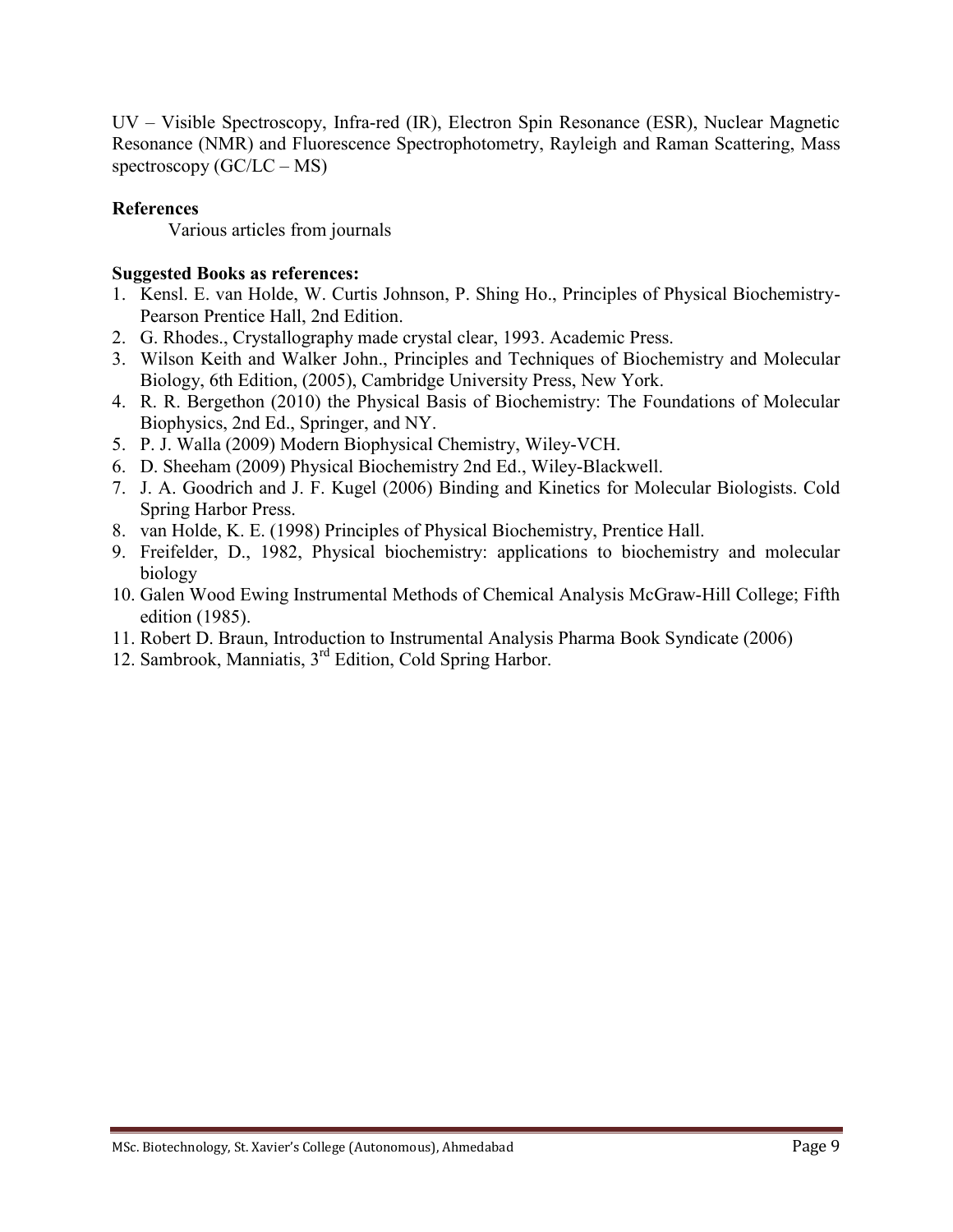**Practical Paper: Practical Biochemistry Course Code: PBT 1805 L No. of Credits: 04 Learning Hours: 90 hrs**

#### **I. Course Outcome**

By the end of the paper, a student should be able to:

- CO 1: To learn good lab practices
- CO 2: To explain use of various instruments required in bioscience lab

CO 3: Ability to isolate and estimate various biomolecules

- 1. Introduction to Good Lab practices
- 2. Use of micropipettes and calibration of instruments
- 3. Preparation of buffers and pH and pKa measurements
- 4. Titration curve of amino acids and calculation of pI
- 5. Comparative study of protein estimation by Folin Lowry method and Bradford's method.
- 6. Isolation of cholesterol and its estimation by Zlatki's method
- 7. Isolation of lecithin from egg yolk
- 8. Extraction and characterization of starch (Reference 3)
- 9. Estimation of glucosamine
- 10. Denaturation studies of DNA (Heating, NaOH and DMSO)
- 11. Modified Orcinol method for RNA determination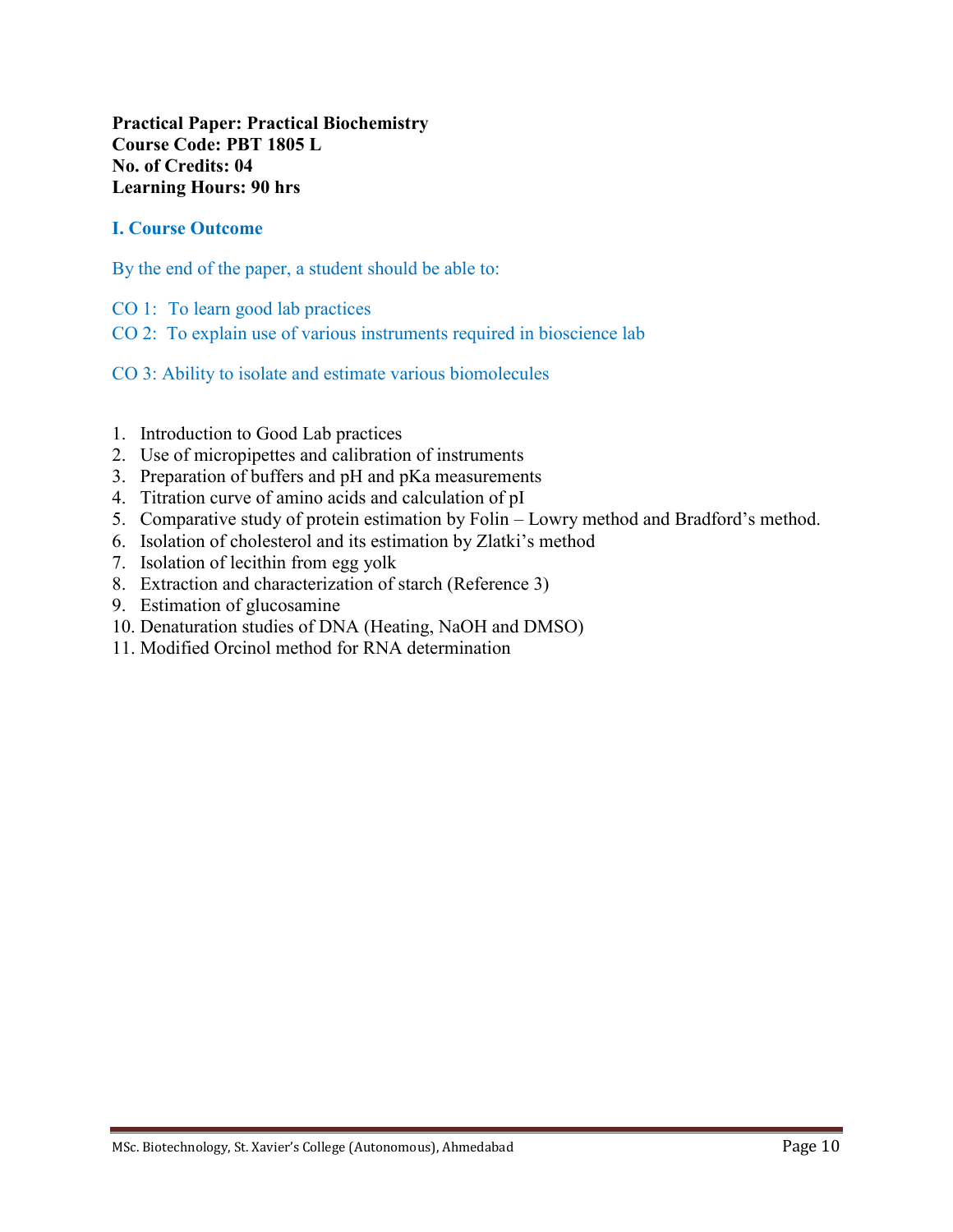## **Practical Paper: Bioanalytical Techniques Course Code: PBT 1806L No. of Credits: 04 Learning Hours: 90 hrs**

By the end of the paper, a student should be able to:

- CO 1: To explain techniques used in understanding the nature of proteins
- CO 2: Ability to isolate and estimate chloroplast
- CO3: To learn use instruments to interpret the results

CO 4: Apply the techniques of chromatography and electrophoresis to separate bio-molecules.

- 1. Separation of albumin and globulin using centrifugation
- 2. Preparation of sucrose gradient to isolate chloroplasts
- 3. Separation of serum proteins using agarose gel electrophoresis
- 4. Factors affecting electrophoresis mobility (pore size/ voltage/ ionic strength of buffer)
- 5. Molecular weight determination of sample protein by SDS PAGE
- 6. Separation of amino acids, sugars and lipids by thin layer chromatography
- 7. Separation of plant pigments by column chromatography
- 8. Separation of components of extracts by HPTLC (Demonstration)
- 9. Analysis of caffeine in different beverages using UV Vis spectrophotometer
- 10. Detecting Azadirachtin in an extract of Neem leaves using spectral scan

#### **References:**

- 1. Introduction to Practical Biochemistry. Plummer D, Plummer M. Tata McGraw Hill Publications
- 2. Practical Textbook of Biochemistry for Medical Students. Vasudevan DM et al. 2<sup>nd</sup> Edition, 2013. Jaypee Brothers publishers.
- 3. Extraction and Characterisation of Starches from Four Varieties of *Mangifera indica* Seeds <http://www.iosrjournals.org/iosr-jac/papers/vol3-issue6/D0361623.pdf?id=3135>
- 4. Modified Orcinol Reaction for RNA determination. <http://citeseerx.ist.psu.edu/viewdoc/download?doi=10.1.1.616.8668&rep=rep1&type=pdf>
- 5. Optimization of a UV-Vis spectrometric method for Caffeine analysis in tea, coffee and other beverages<http://pubs.ub.ro/dwnl.php?id=CSCC6201302V02S01A0001>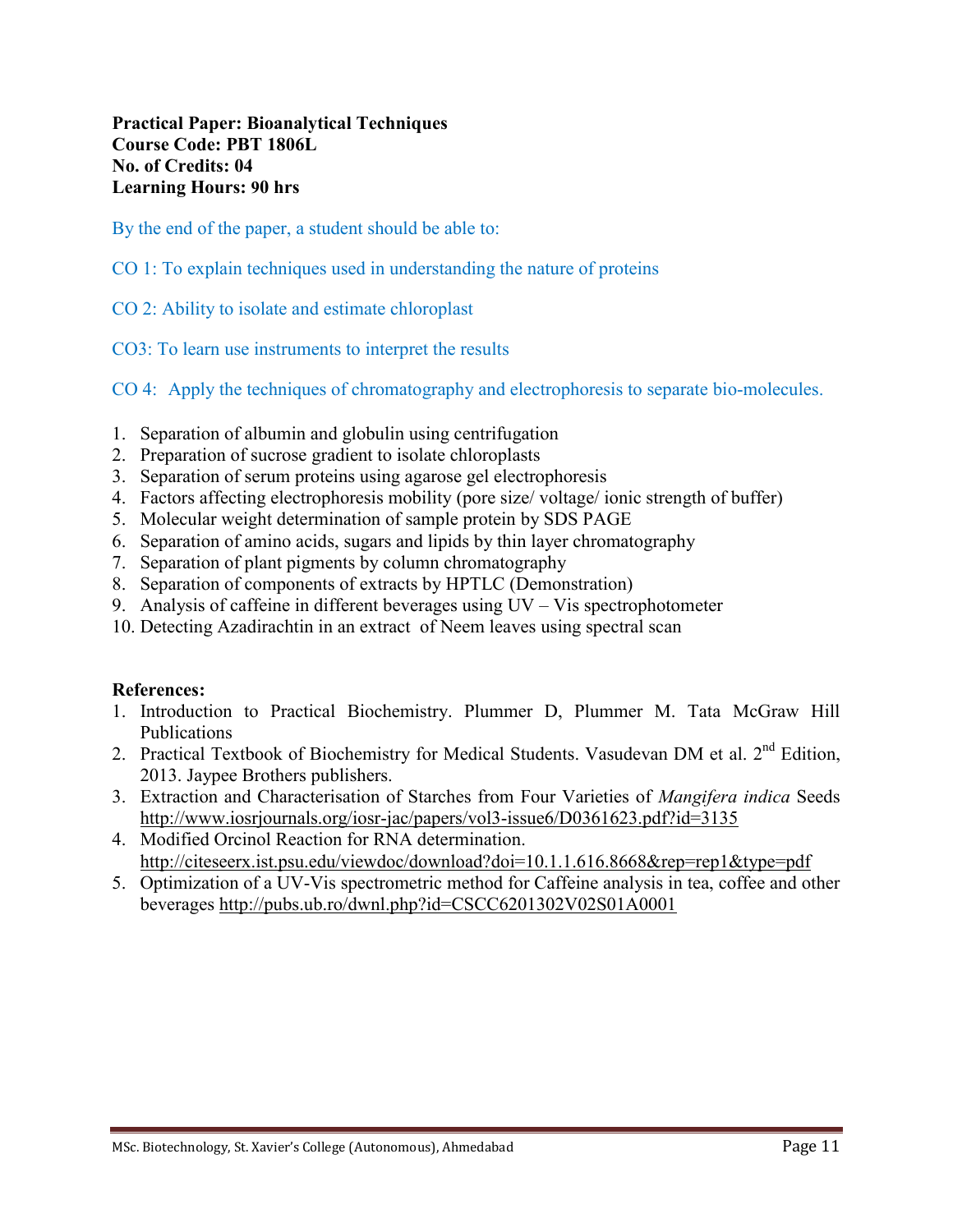| <b>Semester II</b> |  |
|--------------------|--|
|--------------------|--|

| Semester     | Course           |                               | No. of hours per week |          |                | Course         |
|--------------|------------------|-------------------------------|-----------------------|----------|----------------|----------------|
|              |                  |                               |                       |          | Credit         |                |
| $\mathbf{I}$ |                  |                               | Lectures              | Lab      | Total          |                |
|              |                  |                               |                       | sessions |                |                |
|              | <b>PBT 2801</b>  | Cell Biology                  | $\overline{4}$        |          | 4              | $\overline{4}$ |
|              | <b>PBT 2802</b>  | Enzymes:<br>Structure<br>to   | $\overline{4}$        |          | $\overline{4}$ | $\overline{4}$ |
|              |                  | Function                      |                       |          |                |                |
|              | <b>PBT 2803</b>  | Immunology                    | 4                     |          | 4              | $\overline{4}$ |
|              | <b>PBT 2804</b>  | Genetics and                  | $\overline{4}$        |          | 4              | $\overline{4}$ |
|              |                  | <b>Bioinformatics</b>         |                       |          |                |                |
|              | <b>PBT 2805L</b> | Cell<br>and<br><b>Biology</b> |                       | 6        | 6              | $\overline{4}$ |
|              |                  | Enzymology Lab                |                       |          |                |                |
|              | <b>PBT 2806L</b> | Immunology,<br>Genetics       |                       | 6        | 6              | $\overline{4}$ |
|              |                  | and Bioinformatics Lab        |                       |          |                |                |
|              |                  | <b>Total</b>                  | 16                    | 12       | 28             | 24             |

*Note: An average of 15 lectures per unit and a total of 60 hours per paper.*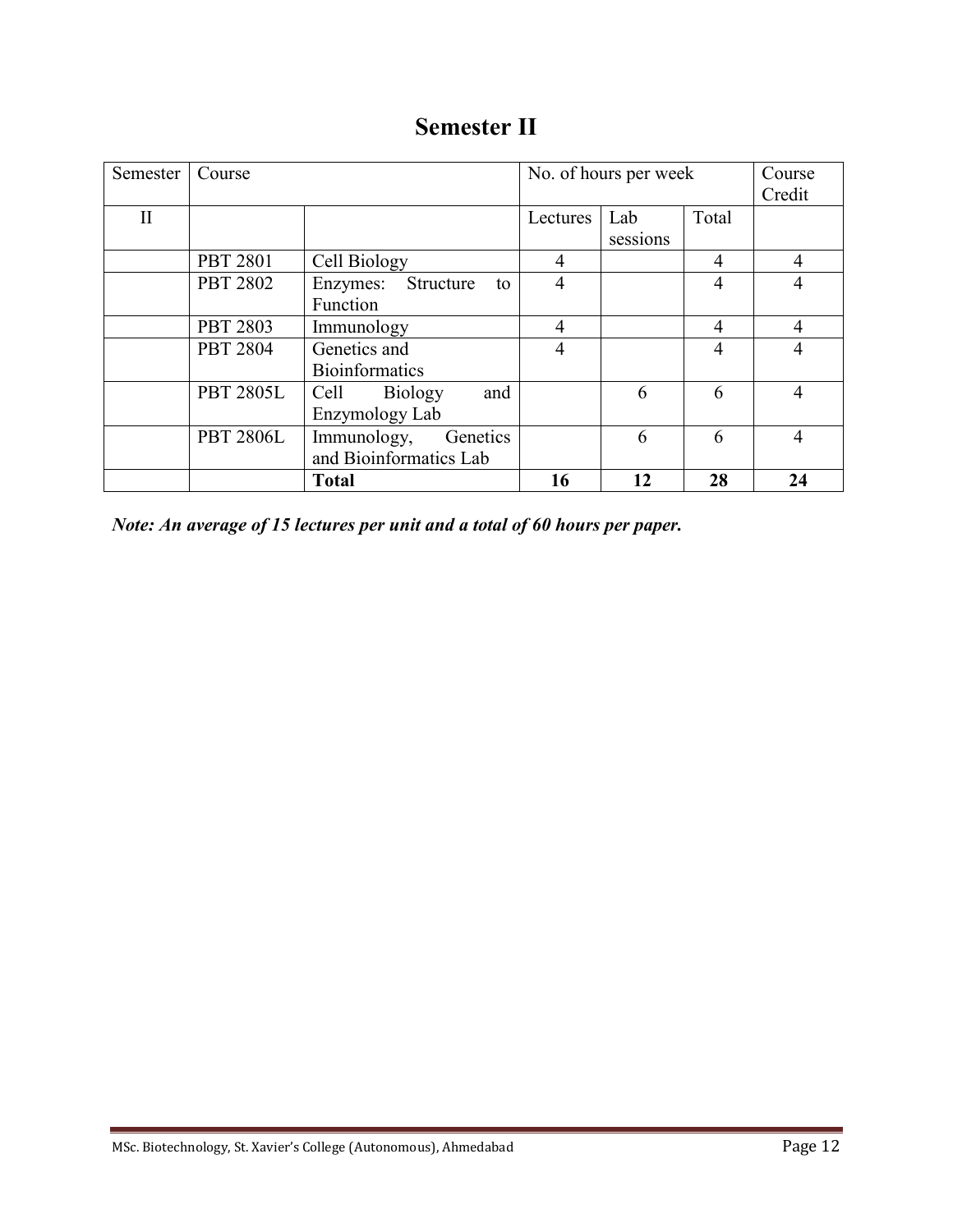**CORE Paper: Cell Biology Course Code: PBT 2801 No. of Credits: 04 Learning Hours: 60 hrs**

## **I. Course Outcome**

By the end of the paper, a student should be able to:

- CO 1: To describe the molecules of life and conserved structures; recount how the working of the cell was discovered through model organisms
- CO 2: To be able to recognize and identify the importance and functions of cell membrane

CO 3: To develop capacity to distinguish signalling pathways for regulation of various cellular mechanisms

CO 4: To be able to explain mechanism of development across species

CO 5: To evaluate the use of various model organisms to relate the development of vertebrates

## **Unit-1: Cells and evolution**

The molecules of life: DNA, RNA, ATP, proteins, water, phospholipids with emphasis on why each was chosen as the building block.

How working of cell was discovered: Common experimental organisms and role of each to understand the functioning of a cell; Viruses to understand molecular cell biology; bacteria to understand fundamental functions of cell; yeast for cell cycle study, mice for study of human disease.

Evolutionary evidences of common ancestor - Helical motifs across various molecules like DNA, alpha-helix to microtubules; Conserved enzymes and primer sequences.

#### **Unit-2: The cell boundary**

Overview of membrane structure: Membrane lipids, membrane proteins and glycocalyx; Physical and chemical parameters that affect membrane fluidity; Membrane rafts; Lipid movement – ABC proteins; Gated and non-gated channels; Uniporters, Symporters and antiporters; Role of cytoskeleton in maintaining cell membrane.

Role of membrane in energy generation: Role of membrane in electron transport chain; Bacteriorhodopsin; ATP generation; the structure of F0-F1 complex, its assembly, movement of ATP synthase and production of ATP; The importance of proton motive force emphasizing the importance of membrane.

## **Unit-3: Regulatory molecules of the cell**

Introduction to signal transduction. How signal reaches from extracellular to intracellular response. The role of signaling molecules, receptors, G-protein coupled receptors-Structure and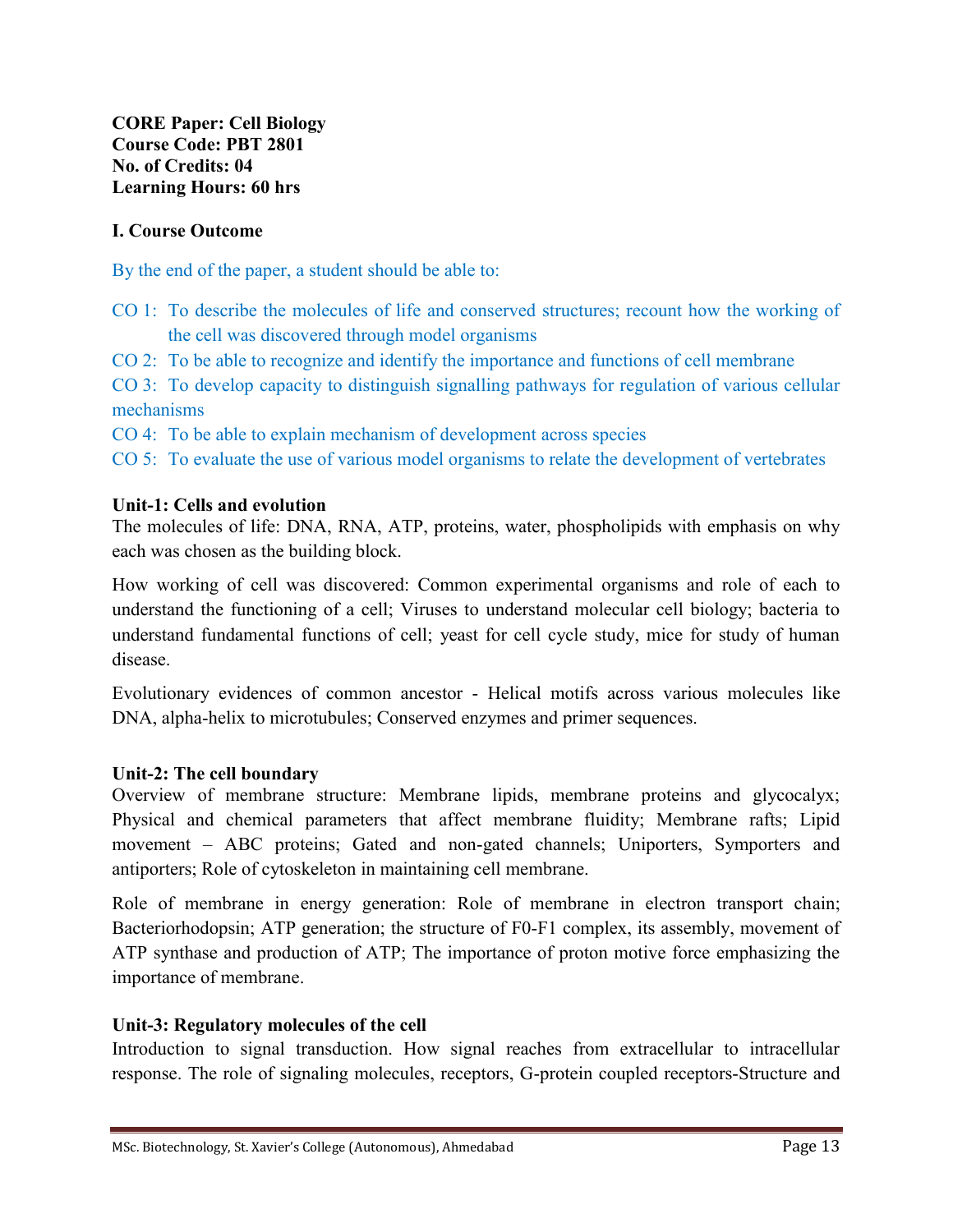mechanism; secondary messengers- amplifiers, GTP-binding protein-ON/OFF switch. Why protein kinases and phosphatases are mostly involved in regulation.

Tyrosine kinases- role in cell division, epidermal growth factor, cytokines mediate through it. JAK/STAT pathway.

Ras/MAP kinase pathway: Down regulate the JAK/STAT pathway, regulates GTPase switch proteins, SOS binding and Scaffold proteins in eukaryotic cells.

Regulation by altering the protein structure - Acylation, nucleotidation, Ubiquitination, Notch/Delta pathway.

## **Unit-4: Cells to multicellular organisms**

Germ cells and fertilization; Cellular Mechanisms of development; Morphogenetic movements and the shaping of the body plan; Differentiated cells and the maintenance of tissues; Cell diversification in the early embryo; Cell memory, cell determination and concept of positional values; Developmental control genes and the rules of cell behavior (nematodes/ C. elegans); Genesis of the body plan and homeotic selector genes and the patterning of body parts in Drosophila. Early development of Drosophila: cleavage and mid blastula transition, Gastrulation, genetic mechanism of patterning, Maternal effect genes, Segmentation, Para segmentation and genes involved in it. Role of homeotic sector genes; neural development.

## **References**

Various articles from journals

- 1. Molecular cell Biology: Lodish, Berk, Kaiser, Krieger et al. 8<sup>th</sup> ed, WH Freeman, 2016
- 2. Molecular Biology of the Cell The problems Book (6ed): John Wilson and Tim Hunt
- 3. The Cell: Bruce Alberts, Alexander Johnson, Julian Lewis (2015)  $5<sup>th</sup>$  ed, 2008, Garland Science
- 4. The Cell: A molecular approach (7ed) Geoffrey Cooper and Robert Hausman
- 5. World of the Cell (8ed): Jeff Hardin and Gregory Paul Bertini
- 6. Cell and Molecular Biology: Concepts and Experiments (7ed): Gerald Karp.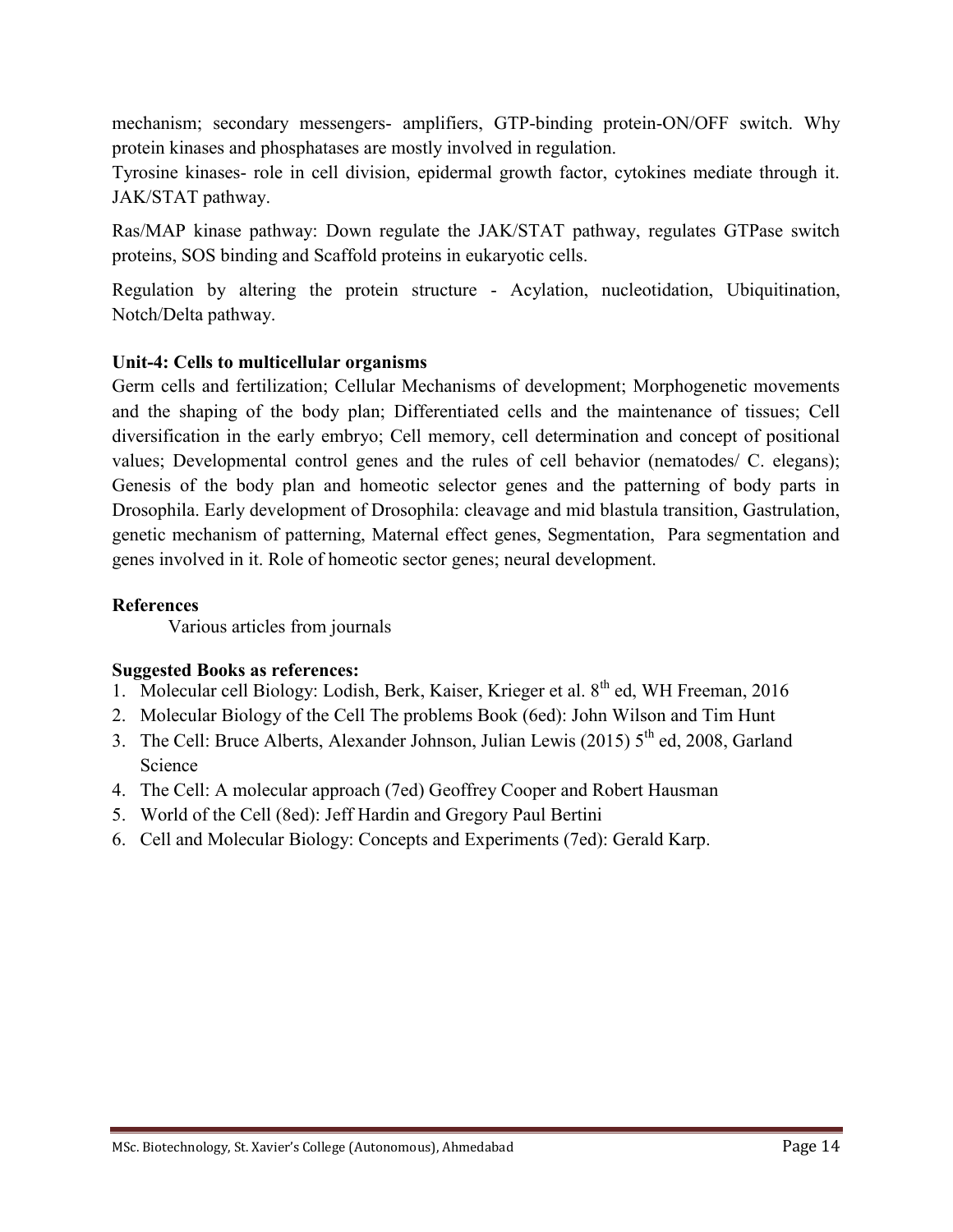## **CORE Paper: Enzymes: structure to function Course Code: PBT 2802 No. of Credits: 04 Learning Hours: 60 hrs I. Course Outcome**

By the end of the paper, a student should be able to:

CO1: To describe the different models of enzyme catalysis and the mechanisms for its assessment

CO2: To explain various methods for identifying active site residues

CO3: To illustrate the several methods for the enzyme regulation

CO4: To appreciate the applicability of enzymology in various industries for growth and sustainability

CO5: To develop skill for analyzing kinetic data of enzyme substrate reaction

## **Unit-1: How enzymes work**

Acid-base catalysis, covalent catalysis, proximity, orientation effect, role of metal ion in enzyme catalysis. Strain & distortion theory. Measurement of enzyme activity - two point assay, kinetic assay, using radiolabelled substrates. Determination of active site amino acids - chemical probe, affinity label, and site-directed mutagenesis, intrinsic and extrinsic regulations. Investigation of 3-D structure of active site. Mechanism of action of lysozyme, carboxypeptidase, serine proteases, nitrogenases and examples from other classes of enzymes.

#### **Unit-2: Enzyme regulation**

General mechanisms of enzyme regulation, Different plots for the determination of  $K_m \& V_{max}$ and their physiological significances, product inhibition. Reversible (glutamine synthetase  $\&$ phosphorylase) and irreversible (proteases) inhibition; Competitive, non-competitive, uncompetitive, linear-mixed type inhibitions and their kinetics, determination of Ki and numerical based on these. Importance of Kcat/Km; Suicide inhibitors; Covalent modifications of enzymes. Mono cyclic and multicyclic cascade systems with specific examples; feed forward stimulation. Allosteric enzymes, its physiological significance, qualitative description of "concerted" & "sequential" models for allosteric enzymes, Co-operatively phenomenon, MWC and KNF models. Half site reactivity, Flip-flop mechanism, positive and negative co-operativity with special reference to aspartate transcarbamoylase & phosphofructokinase.

#### **Unit-3: Kinetics and drug designs for enzymes**

Use of initial velocity, Review of unisubstrate enzyme kinetics, multisubstrate enzyme kinetics, Protein-ligand binding and its measurement, Hill and Scatchard plots, analysis of binding isotherms, inhibition and exchange studies to differentiate between multi substrate reaction mechanism, Drug discovery, delivery and mechanism of action, specific emphasis on designing of drugs which can block the action of an enzyme or can activate it, catalytic antibodies, Ribozymes and DNAzymes, methods to improve biocatalysts, Pathway engineering

#### **Unit-4: Industrial and clinical uses of enzymes**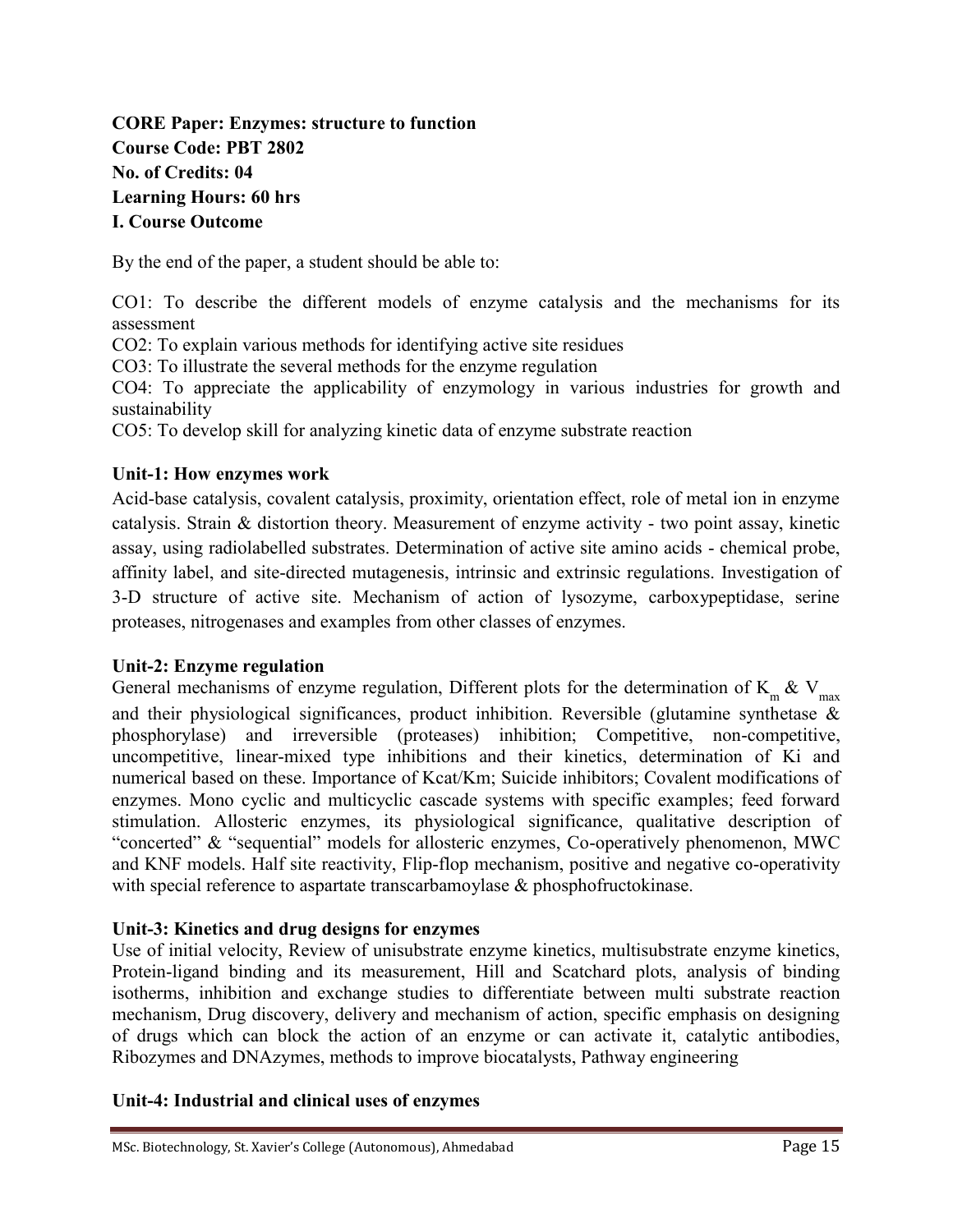Industrial uses of enzymes - sources of industrial enzymes, thermophilic enzymes, amylases, glucose isomerases, cellulose degrading enzymes, lipases, proteolytic enzymes in meat and leather industry, detergents and cheese production, enzymes in textile industry, paper industry, food industry etc.; biofuel cells, Bio refinery, Biosensors.

Immobilized enzymes: methods, kinetics and their industrial applications. Nanomaterials for Enzyme immobilization.

Pharmaceutical industry- Enzymes as thrombolytic agents (tissue plasminogen activator), antiinflammatory agents, digestive aids. Enzymes and isoenzymes in diagnosis – Lactate Dehydrogenases, Creatine Kinases, transaminases, phosphatases, sitagliptin and artemisinin project.

## **References**

Various articles from journals

- 1. Enzymes: Biochemistry, Biotechnology and Clinical Chemistry-Trevor Palmer
- 2. Principles of Biochemistry- Lehninger, David L. Nelson and Michael M. Cox
- 3. Biochemistry-Donald Voet, Judith G. Voet
- 4. Fundamentals of Enzyme Kinetics: Athel Cornish and Bowden, Portland Press, 2004
- 5. Understanding the control of metabolism: David Fell, Portland Press, 1996
- 6. Fundamentals of Enzymology: Price and Stevens, OUP, 1999
- 7. Enzyme structure and mechanism: Alan Fersht, WH Freeman, 1984
- 8. The Enzymes: Dixon and Webb, Academic Press
- 9. Industrial Enzymology: Tony Godfrey, Jon Reichelt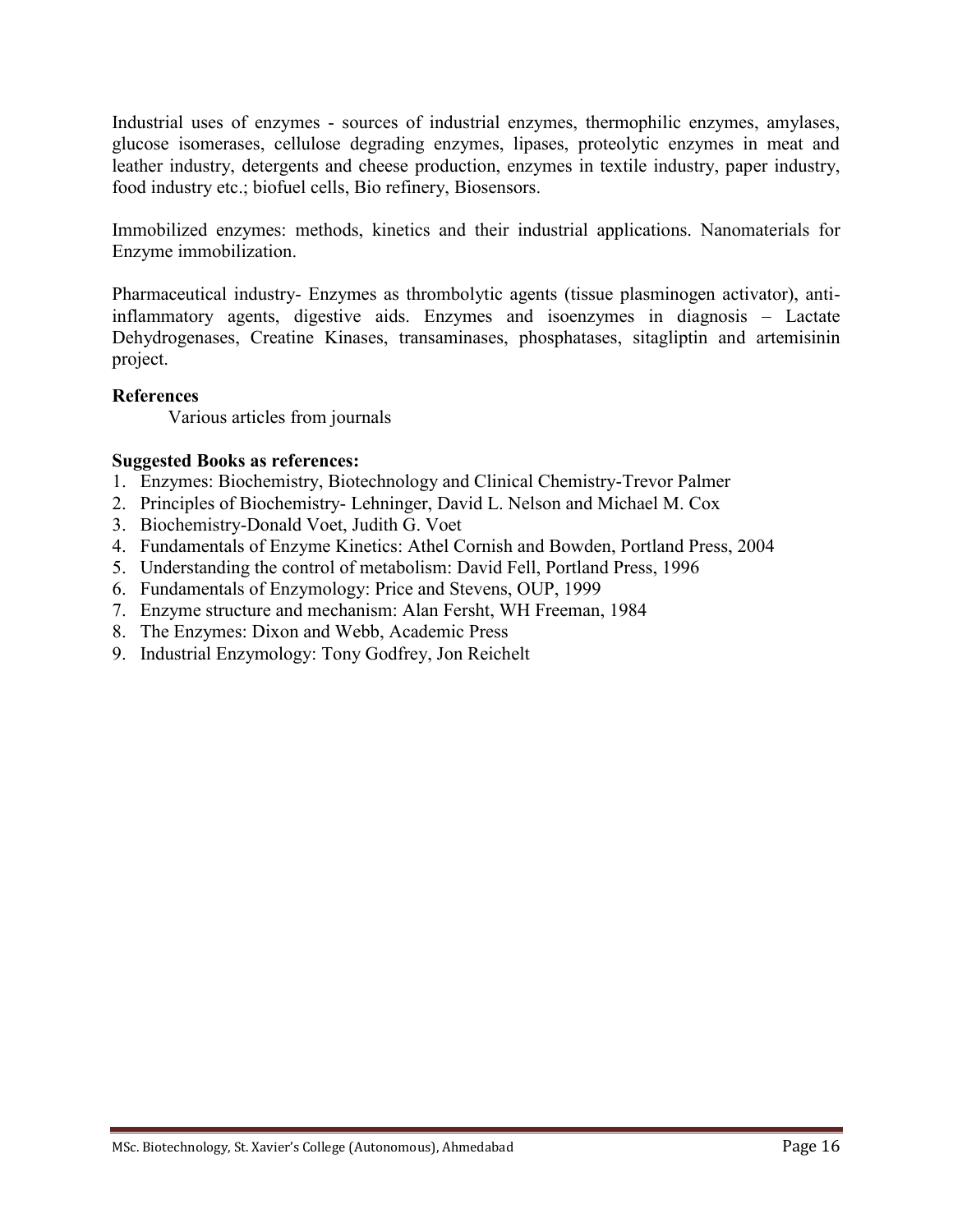**CORE Paper: Immunology Course Code: PBT 2803 No. of Credits: 04 Learning Hours: 60 hrs**

## **I. Course Outcome**

By the end of the paper, a student should be able to:

At the end of course students will be able to

CO 1: To have an in depth understanding on the history of important landmarks in the mammalian immune system

CO 2: To be able to correlate the molecules and organs of immune system

CO 3: To be able to understand and infer the use of immunological for methods diagnosis and therapeutics

CO 4: To be able to analyse the negative connotations of the immune system

CO 5: Compare and contrast the response of the host immune system to different pathogens

## **Unit-1: Cells and Molecules of immune system**

Granulocytes: Eosinophils, Basophils, Neutrophils; Natural killer cells, Antigen presenting cells: structure and function, B cells, T cells, Peripheral  $\gamma \delta$  T cells, Antigens: Antigenicity vs immunogenicity, Factors that influence immunogenicity, B and  $T -$  cell epitopes, haptens adjuvants. Antibodies: Structure, Antibody classes and biological activities, the immunoglobulin superfamily, organization and expression of immunoglobulin genes. Camelids; Cytokines: Properties, cytokine receptors,. MHC: General organization and inheritance of MHC, cellular distribution of MHC molecules, TOLL receptors, The complement system: The components and functions of complements

#### **Unit-2: Pathways of immune system**

Antigen presenting cells Processing and presentation pathways - the cytosolic and endocytic pathway, presentation of non-peptide antigens. Activation of complement, regulation of the complement pathways B cells: Maturation, activation and proliferation, antigen induced B- cell differentiation, regulation of B-cell development. T cells: T cell maturation, Thymic selection of T cells,  $T_H$  cell activation, T cell differentiation, Role of T – cells in cell death,

#### **Unit-3: The immune response**

The humoral response - primary and secondary response. Role of  $T_H$  cells in humoral response... Cell mediated response: Effector responses, General properties of effector T cells. Response to infectious agents: Virus, bacteria, protozoa; emerging infectious disease. Leukocyte migration and inflammation; Damage associated molecular mechanisms/platforms (DAMS); Pathogen associated molecular mechanisms/platforms (PAMS), MHC and immune responsiveness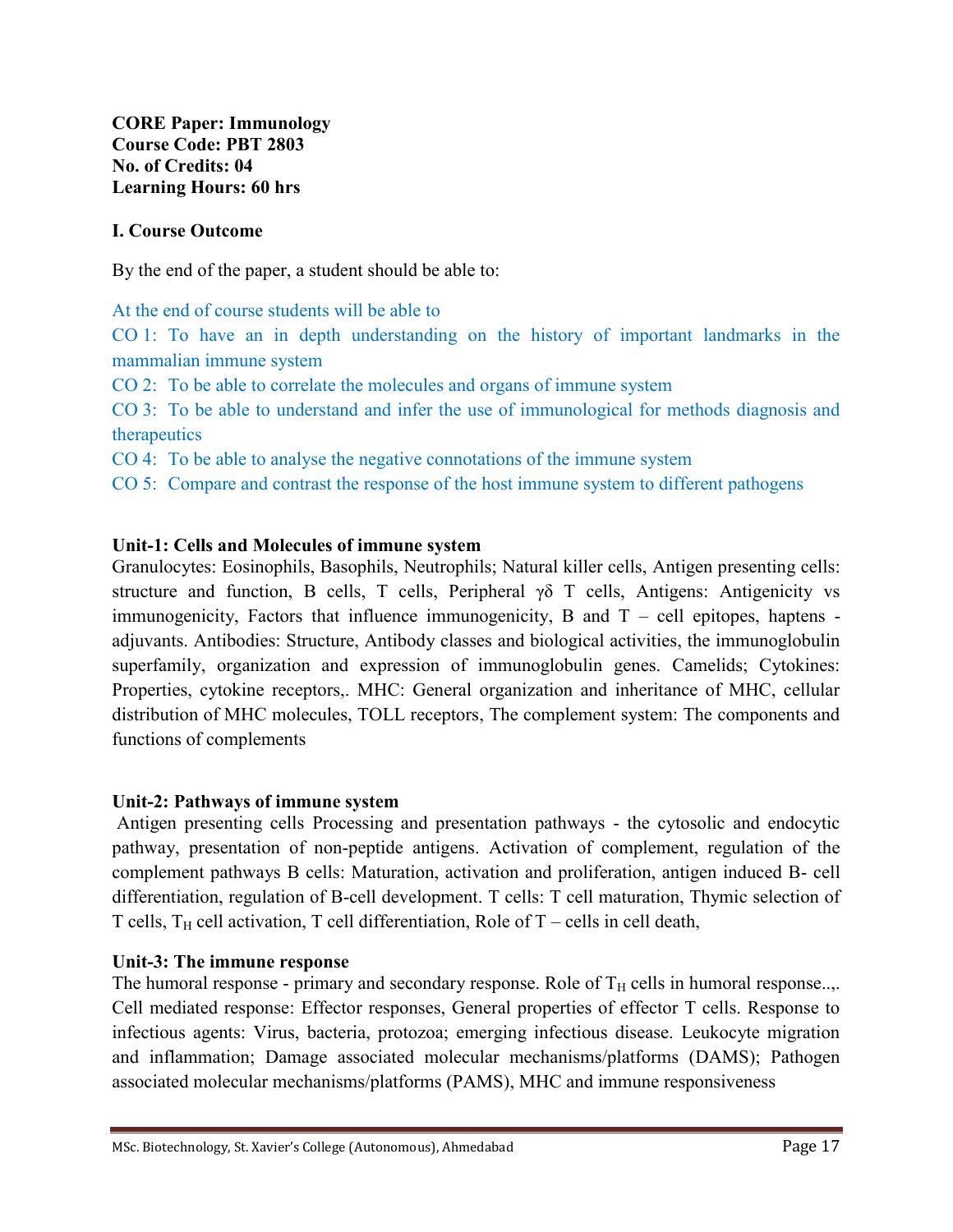## **Unit-4: Diseases related to immune system and treatment**

Hypersensitive reactions- Gel and Coombs classification. Types of hypersensitive reactions. Cytokine-related diseases, therapeutic uses of cytokines MHC and disease susceptibility; Primary immunodeficiencies- Severe combined immunodeficiency, AIDS. Autoimmunity: Organ specific, systemic autoimmune disease, proposed mechanisms for autoimmunity; Treatment, Antibody Drug Conjugate (ADC), Immunotherapy, complement deficiencies

## **References**

Various articles from journals

## **Suggested Books as references:**

- 1. Kuby Immunology (2007) 6th ed., Kindt, T.L., Goldsby, R.A. and Osborne, B.A., W.H Freeman and Company (New York), ISBN: 13: 978-0-7167-8590-3 / ISBN: 10:0-7617- 8590-0.
- 2. Immunology: A Short Course (2009) 6th ed., Coico, R and Sunshine, G., John Wiley& Sons, Inc (New Jersey), ISBN: 978-0-470-08158-7.
- 3. Janeway's Immunobiology (2012) 8th ed., Murphy, K., Mowat, A., and Weaver, C.T., Garland Science (London & New York), ISBN: 978-0-8153-4243-4.
- 4. Immunology: Jan Klain, Blackwell scientific
- 5. Immunology: Ivan Roitt,  $(10^{th}$  ed), Blackwell Scientific Press, 2010.
- 6. Roland Atlas, Microbiology
- 7. Microbiology: Willey, Sherwood, Woolverton, Microbiology  $7<sup>th</sup>$  ed. McGraw Hill, 2008

**CORE Paper: Genetics and Bioinformatics Course Code: PBT 2804 No. of Credits: 04 Learning Hours: 60 hrs**

#### **I. Course Outcome**

By the end of the paper, a student should be able to:

By the end of the paper, a student should be able to:

- CO 1: To assess the variation of genes and their alleles that exist at a population level
- CO 2: To evaluate, understand and become aware of the risk factors and ethical issues associated with inbreeding in humans and pre-natal diagnosis of genetic diseases.
- CO 3: To analyse the impact of human migration on genetic material and utilizing this epigenetic data to map migration
- CO 4: To expose students to use computational power to evaluate biological information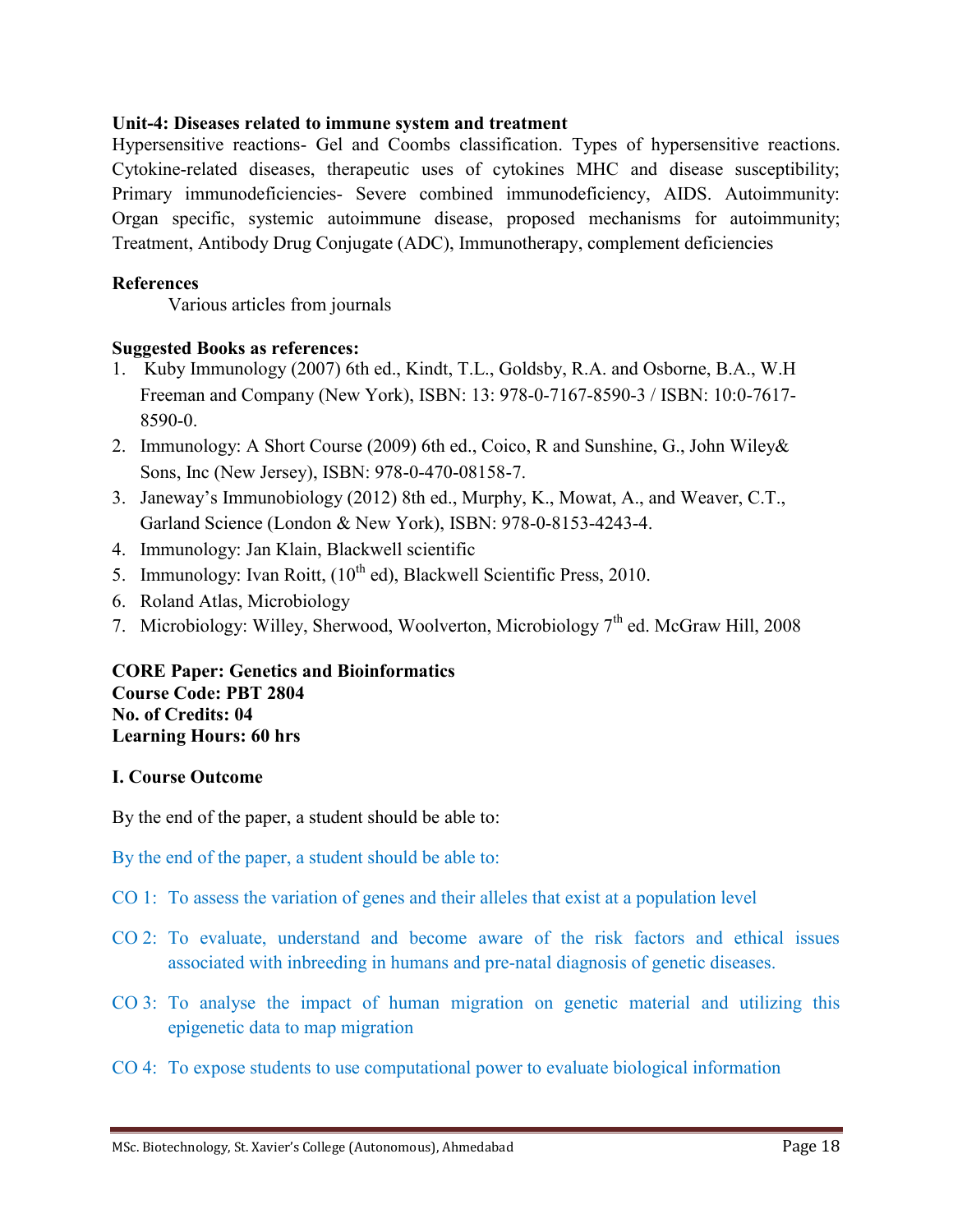CO 5: Acquire skills to retrieve information from biological data-bases, analyze it and further remodel protein and genes to create their phylogeny

## **Unit-1: Population and evolution genetics**

Sources responsible for changes in gene frequencies - Mutation, selection, migration and isolation; random genetic drift; insights into human migration, natural selection and evolution. Population substructure: Hierarchical population, Isolate breaking, Inbreeding, Assortative mating, concept of heritability, artificial selection and realized heritability. Organization and measure of genetic variation: Random mating population, Hardy-Weinberg principle, special cases of random mating – multiple alleles different frequencies between sexes (autosomal and Xlinked).

Molecular Evolution**:** Evolution of origin of species and theories of evolution; The basic force of evolution – Mutation, recombination and gene flow; Variation and divergence of populations; Molecular evolution of genes and proteins; Evolution of genomes; Phylogeny and systematics; Molecular clock.

#### **Unit 2: Quantitative and ethical Genetics**

Johannsen pure line theory, multiple factor hypothesis, types of quantitative traits, components of phenotypic variation and genetic models for quantitative traits, Methods to study human gene diversity- Biochemical and molecular marker, VNTR, STR, microsatellite, SNP and their detection techniques RFLP, genotyping, RAPD, AFLP etc. Tracing human migrations with autosomal, Y chromosomal and mitochondrial markers

#### **Ethical, legal and social issues in Human genetics:** Prenatal/adult

(individual/family/population) screening of mutation/risk factor for genetic diseases; effect of GM foods on human health.

#### **Unit-3: Basic Bioinformatics**

Introduction to databases-Primary, secondary, composite, Databases related to human diseases: OMIM, HGMD, Sequence similarity search: local, global, multiple and pairwise, Comparison of bacterial genome, Protein structure: PDB, protein structure prediction, Human genome variation, Functional genomics.

#### **Unit-4: Applied Bioinformatics**

Bioinformatics approach to RNA: eQtls: Understanding the Genetic basis of Variation in Gene expression, Protein analysis and proteomics, Molecular phylogeny & evaluation, Pharmacognosy: protein drug interaction, Protein - protein interaction, DNA-Drug interaction, Gene prediction, Analysis of gene expression by microarray, Homology Modelling.

#### **References**

Various articles from journals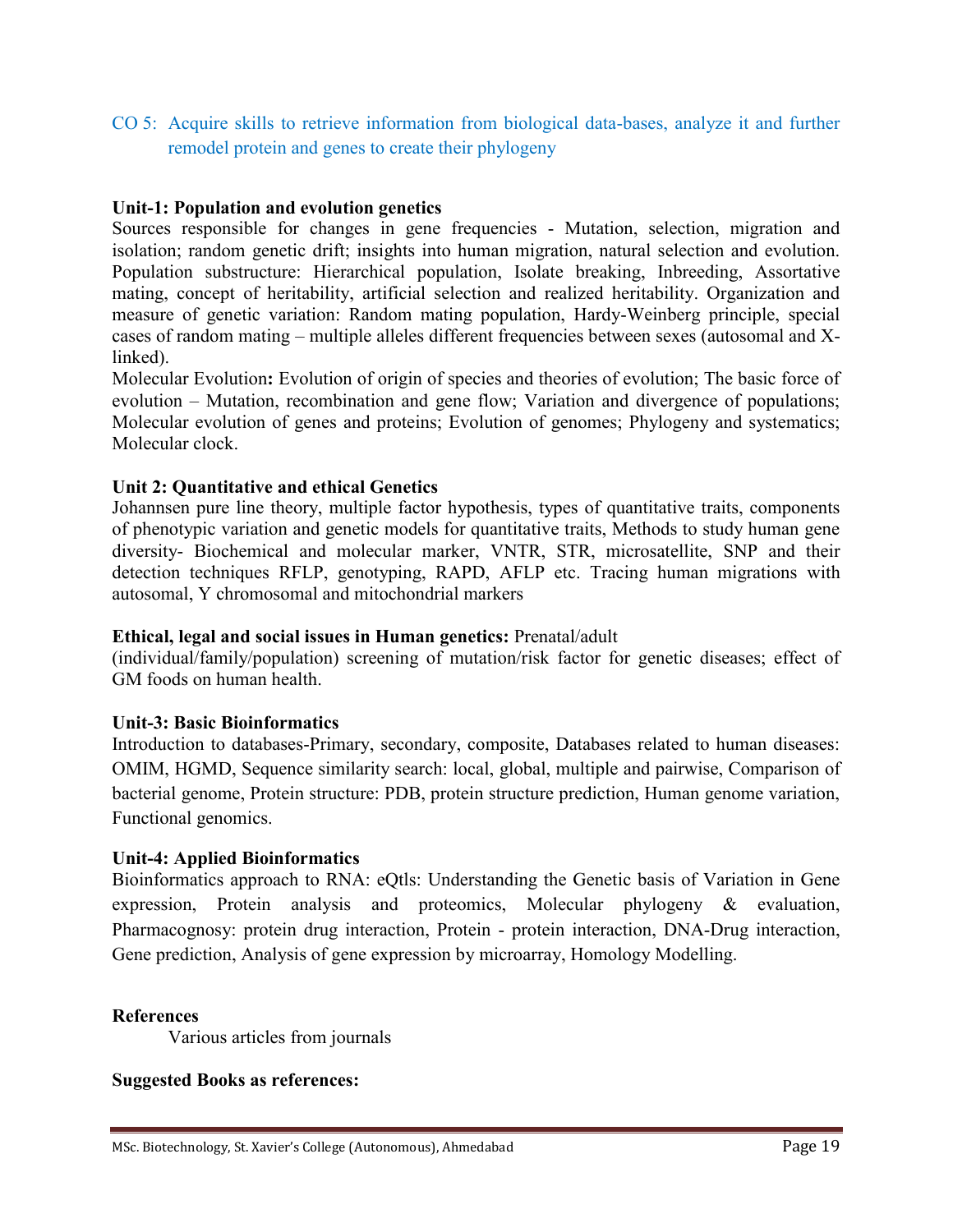- 1. Genetics (2012) 6th ed., Snustad, D.P. and Simmons, M.J., John Wiley & Sons.(Singapore)
- 2. Genetics A Conceptual Approach (2012), 4th ed., Pierce, B.A., W.H. Freeman & Co. (New York)
- 3. An Introduction to Genetic Analysis (2010), 10th ed., Griffiths, A.J.F, Wessler, S. R, Carroll, S. B. and Doebley, J., W.H. Freeman & Company (New York)
- 4. Robert J. Brooker. Genetics: Analysis and Principles.  $5^{th}$  Edition. (2015) McGraw Hill Publications.
- 5. Terry Brown. Introduction to Genetics: A molecular approach. Garland Science
- 6. M.W. Strickberger. Genetics.  $3<sup>rd</sup>$  Edition. MacMillan Publications
- 7. Xiong, J. (2006). Essential bioinformatics. Cambridge University Press. [Primary Book]
- 8. Dan E Krane and M. L Raymer. Fundamental Concepts of Bioinformatics. Pearson Publications. 2003
- 9. S. G. Sandhu. Bioinformatics and its applications. Neha Publishers. 2013
- 10. B.M. Purohit. Modern Entrepreneurship Development. Neha Publishers. 2013 Lall and Taylor. Entrepreneurship Development, Neha Publishers. 2014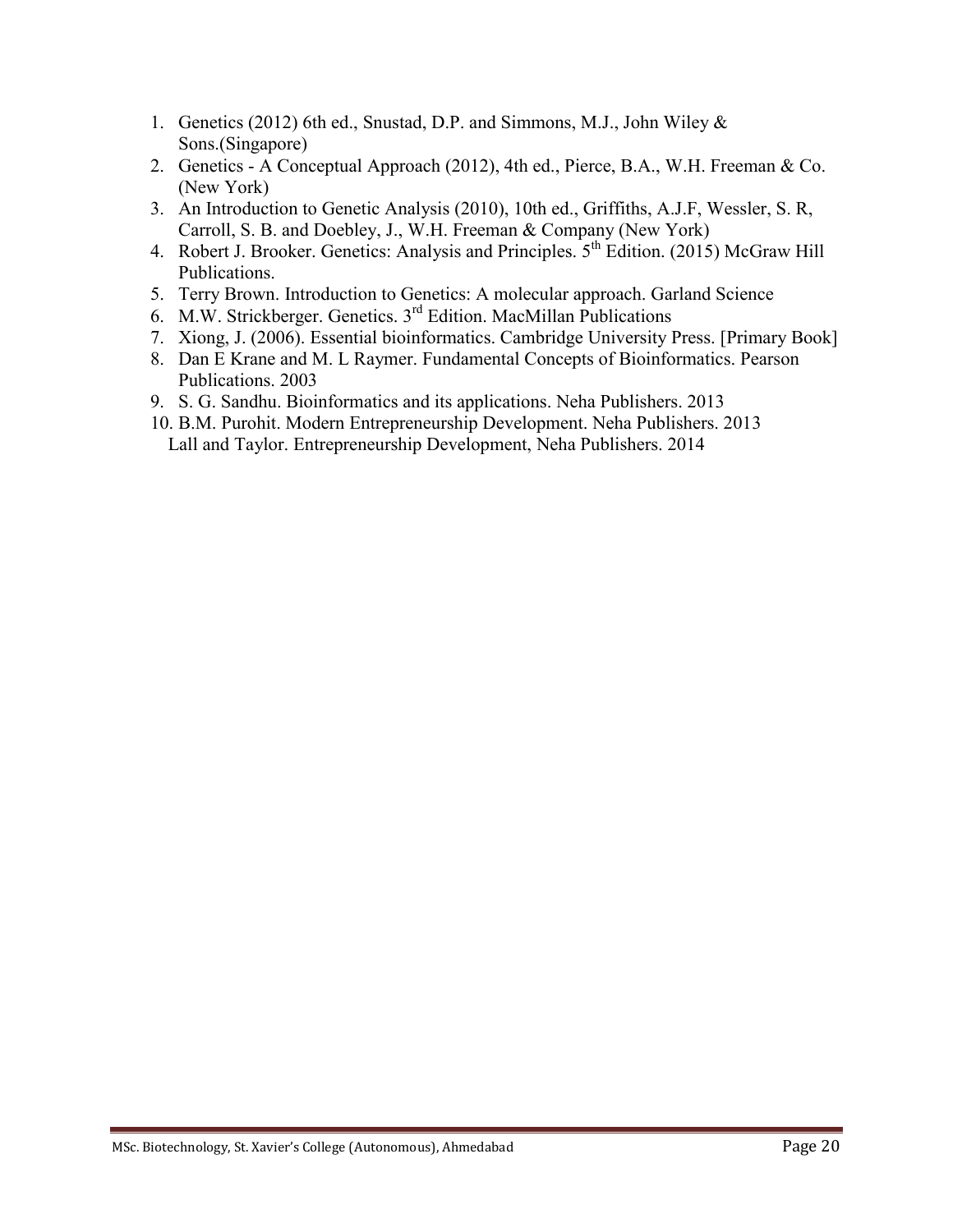**Practical Paper: Cell Biology and Enzymology Course Code: PBT 2805L No. of Credits: 04 Learning Hours: 90 hrs**

#### **Course Outcome**

At the end of course students will be able to

CO1: To describe the different models of enzyme catalysis and the mechanisms for its assessment

CO2: To develop skill for analyzing kinetic data of enzyme substrate reaction

CO3: To master immobilization techniques

- CO4: To cultivate and analyse yeast growth
- 1. Isolation of yeast and study of its cell shape
- 2. Viability studies of yeast using Trypan Blue and MTT
- 3. Establishing synchronous cultures of yeast
- 4. Study of growth curve of yeast and determination of doubling time
- 5. Study of stages of cell division (onion roots)
- 6. Estimation of Riboflavin by Arnold's fluorimetric method
- 7. Effect of environmental factors such as pH, temperature, time and inhibitors on alkaline phosphatase.
- 8. Isolation and purification of peroxidase.
- 9. Molecular weight determination of enzyme by SDS PAGE.
- 10. Immobilization studies: Preparation of peroxidase entrapped in alginate beads and determination of percent entrapment

**Practical Paper: Immunology, Genetics and Bioinformatics Course Code: PBT 2806L No. of Credits: 04 Learning Hours: 90 hrs**

#### **Course Outcome**

At the end of course students will be able to CO1: To study the techniques used in understanding the characteristics of immune system CO2: To understand the bio-analytical tools used to study proteins and nucleic acids CO3: To familiarise with softwares used in bioinformatics

- 1. Immunodiffusion techniques (Mancini and Ouchterlony)
- 2. Immunoelectrophoresis
- 3. Rocket immunoelectrophoresis
- 4. IgG purification
- 5. Identification of Barr body from salivary DNA
- 6. AMES Test
- 7. Study of Protein Drug interaction (Bioinformatics)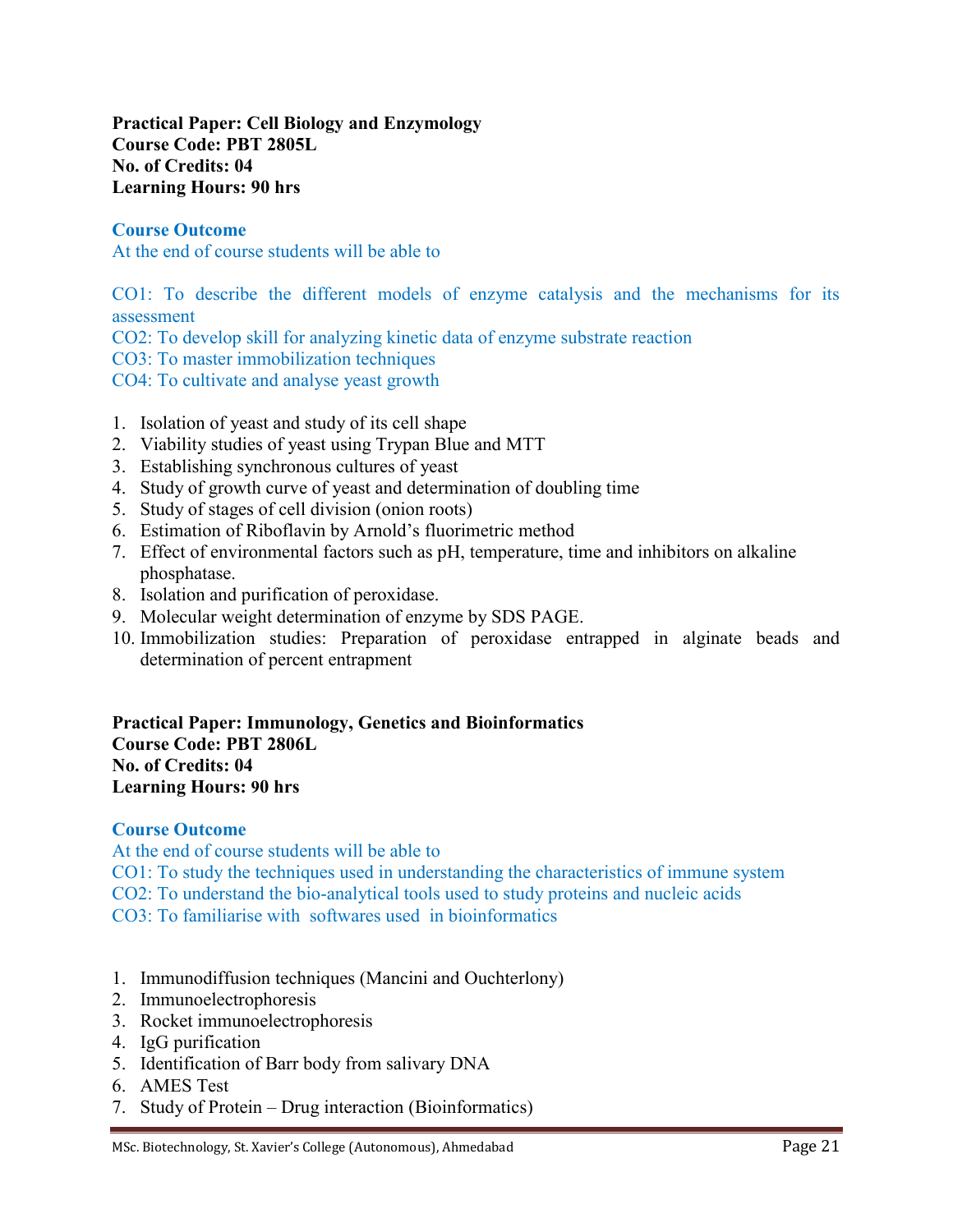- 8. Prediction of secondary structure of proteins
- 9. Prediction of secondary structure of RNA
- 10. Phylogenetic analysis of a gene
- 11. Offsite visit to institutions/industries (Demonstration of Instruments)

#### **References:**

- 1. Introduction to Practical Biochemistry. Plummer D, Plummer M. Tata McGraw Hill Publications
- 2. Practical Textbook of Biochemistry for Medical Students. Vasudevan DM et al.  $2<sup>nd</sup>$  Edition, 2013. Jaypee Brothers publishers.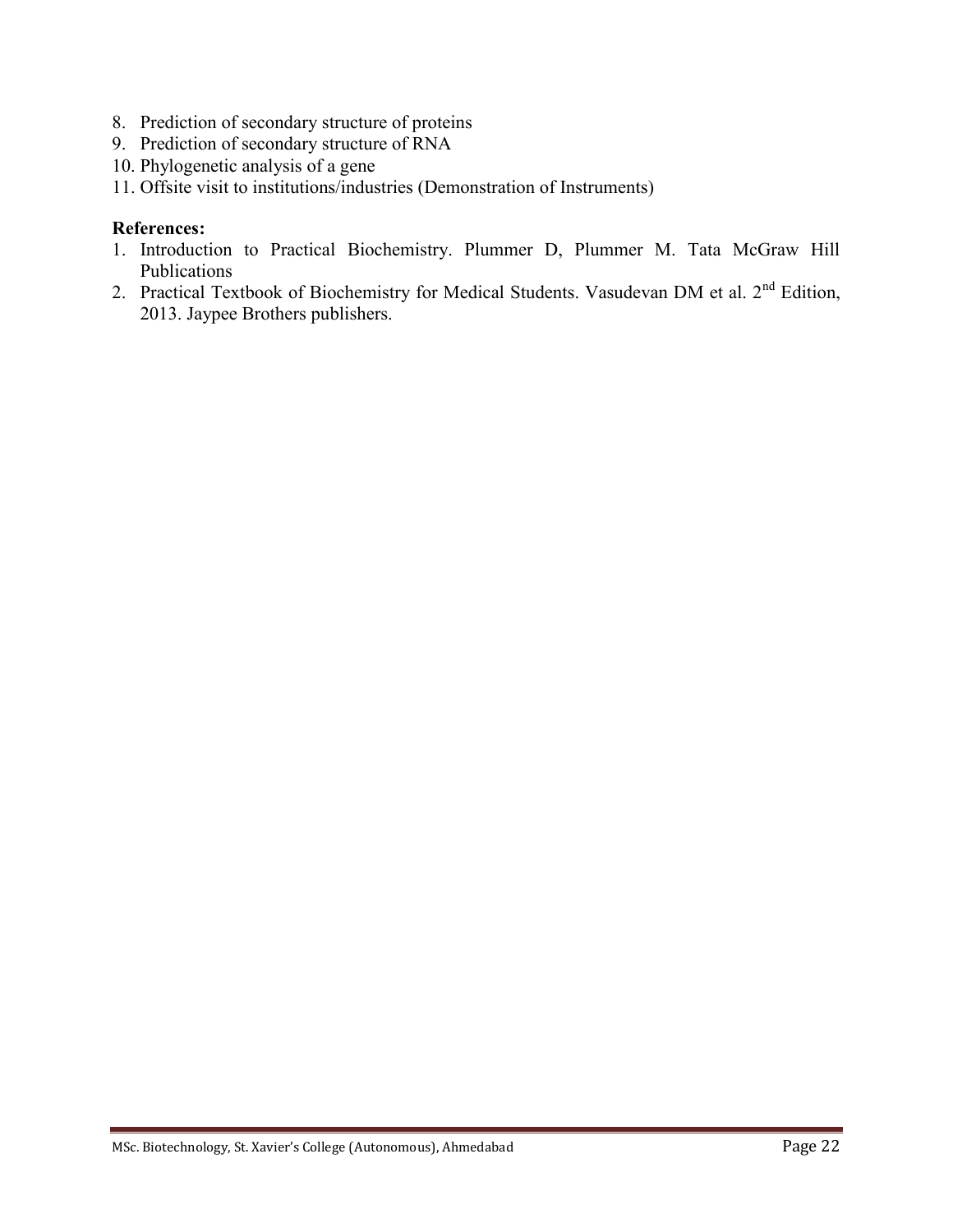## **Semester III**

| Semester | Course (MSc Biotechnology) |                              | No. of hours per week |          |       | Course         |
|----------|----------------------------|------------------------------|-----------------------|----------|-------|----------------|
|          |                            |                              |                       |          |       | Credit         |
| III      |                            |                              | Lectures              | Lab      | Total |                |
|          |                            |                              |                       | sessions |       |                |
|          | <b>PBT 3801</b>            | Molecular Biology            | 4                     |          | 4     | 4              |
|          | <b>PBT 3802</b>            | Genetic Engineering          | 4                     |          | 4     | 4              |
|          | <b>PBT 3803</b>            | Microbial Biotechnology      | 4                     |          | 4     | 4              |
|          | <b>PBT 3804</b>            | Applied Biotechnology        | $\overline{4}$        |          | 4     | 4              |
|          | <b>PBT 3805L</b>           | Molecular Biology and        |                       | 6        | 6     |                |
|          |                            | rDNATechniques               |                       |          |       |                |
|          | <b>PBT 3806L</b>           | Microbial and                |                       | 6        | 6     | $\overline{4}$ |
|          |                            | <b>Environmental Biotech</b> |                       |          |       |                |
|          |                            | Lab                          |                       |          |       |                |
|          |                            | <b>Total</b>                 | 16                    | 12       | 28    | 24             |

*Note: An average of 15 lectures per unit and a total of 60 hours per paper.*

**CORE Paper: Molecular Biology Course Code: PBT 3801 No. of Credits: 04 Learning Hours: 60 hrs**

## **I. Course Outcome**

By the end of the paper, a student should be able to:

- CO 1: To compare the replication and repair mechanism in eukaryotic system with the prokaryotic system
- CO 2: To explain the process of transcription in eukaryotes and its multi-level regulation
- CO 3: To correlate the external signalling with the changes in gene expression
- CO 4: To describe gene regulation and its significance in biological sciences
- CO 5: To learn to apply various molecular biology techniques in research
- CO 6: To explain methodologies that have been used to understand the concepts of molecular **Biology**
- CO 7: To design simple experiments based on the concepts of gene expression in eukaryotes.

## **Unit-1: DNA replication in eukaryotes**

Cell cycle and replication; Molecular identification of origin of replication; Formation of pre – replication complex; Initiation and elongation of replication; Regulation of pre – replication complex formation and activation; Finishing replication in eukaryotes: role of telomerase in solving end replication problem; Comparative study of replication in prokaryotes and eukaryotes; DNA repair systems in prokaryotes and eukaryotes; Repair by recombination; Translesion DNA synthesis.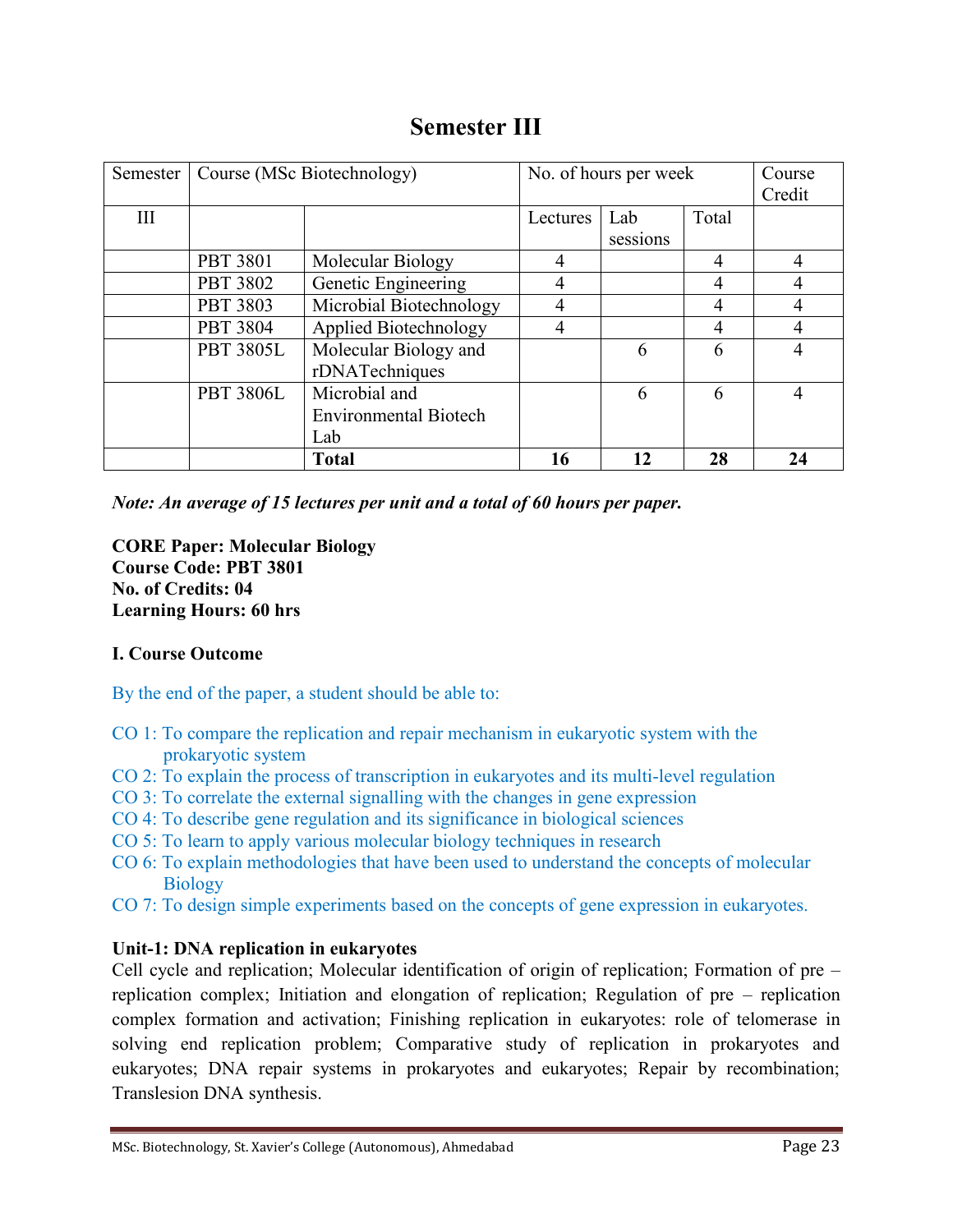## **Unit-2: Transcription in eukaryotes**

RNA polymerases in eukaryotes; Core RNA pol II promoters; Transcription factors; Regulatory sequences: promoter proximal sequences, upstream activator sequences, enhancers, silencers, boundary elements and insulators; Transcription initiation and role of mediators, nucleosome modifiers and remodelers, transcriptional activators; Elongation and proof reading; Transcription by RNA polymerases I and III; Transcription termination; RNA processing : Splicing pathways, alternative splicing, exon shuffling, RNA editing.

## **Unit-3: Gene regulation in eukaryotes**

Conserved mechanisms of transcriptional regulation from yeast to mammals; eukaryotic activators; Signal integration and combinatorial control; Transcriptional repressor; control of transcriptional regulators and signal transduction; Gene silencing by histone modification; Post transcription initiation regulation.

## **Unit-4: Special Techniques**

Gene knocking and gene knock out; Eastern Blotting; Northeastern blotting; Reverse North Blotting; Southwestern blotting; Recombinase Polymerase amplification; Ribosome profiling; Promoter bashing; Branched DNA assay; Ligase chain reaction; Chromatin Immunoprecipitation (CHiP); Oligomer restriction; Genome editing; CRISPR/Cas systems for editing, regulating and targeting; Mutagenesis methods.

## **References**

Various articles from journals

- 1. Molecular Cell Biology. Lodish et al. 5<sup>th</sup> Edition. W.H. Freeman and Company
- 2. Molecular Cloning A laboratory manual. Sambrook Russel, Vol 1, 2, 3. Third edition. CSHL Press
- 3. Molecular Biology of the Gene. Watson et al.  $7<sup>th</sup>$  Edition. CSHL Press, Pearson and Cummings
- 4. Molecular Biology of the Cell The problems Book (6ed): John Wilson and Tim Hunt
- 5. The Cell: Bruce Alberts
- 6. The Cell: A molecular approach (7ed) Geoffrey Cooper and Robert Hausman
- 7. World of the Cell (8ed): Jeff Hardin and Gregory Paul Bertini
- 8. Cell and Molecular Biology: Concepts and Experiments (7ed): Gerald Karp
- 9. Molecular Biology: Principles and Practice. Michael Cox and Jennifer Doudana
- 10. Molecular Biology: genes to Proteins: Burton Tropp
- 11. Molecular biology: Structure and dynamics of genomes and proteins: Jordanka Zlatanova and Kensal van Holde
- 12. Benjamin Lewin. Genes XI. Jones and Bartlett. 2014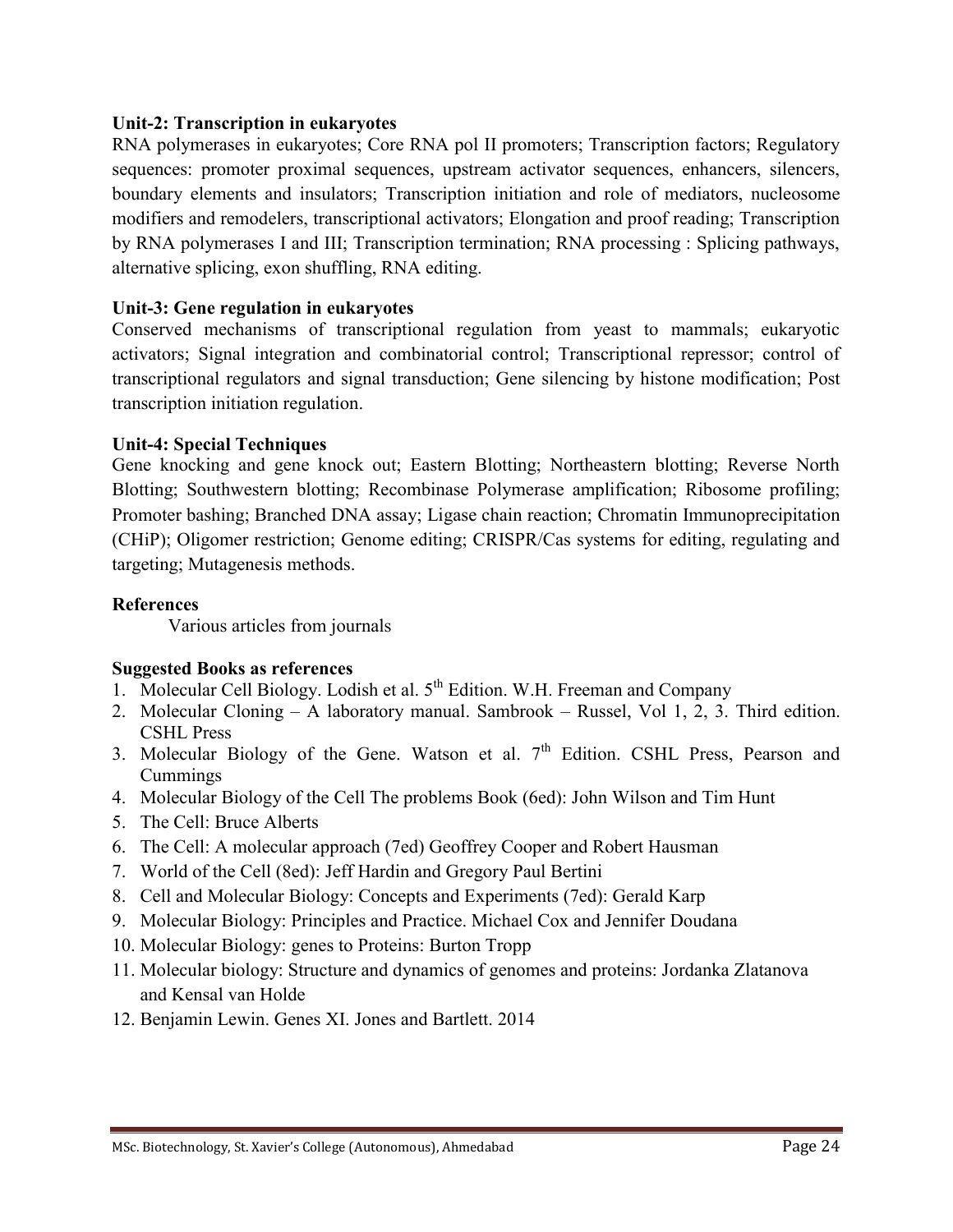**CORE Paper: Genetic Engineering Course Code: PBT 3802 No. of Credits: 04 Learning Hours: 60 hrs**

## **I. Course Outcome**

By the end of the paper, a student should be able to:

CO1: To explain the basic tools required in recombinant DNA technology

CO2: To explore the methods used to study gene location and structure

CO3: To know the various techniques used to study the gene expression and regulation

CO4: To assess the techniques used in analyzing transcripts and proteins

CO5: To be discuss problems associated with production of recombinant molecules

CO6: To explore the use of recombinant DNA technology in betterment of the society

CO7: To comprehend the use of Omics and develop skills

## **Unit-1: Basics of gene manipulation**

Introduction to Recombinant DNA (rDNA) technology, Isolation of DNA, RNA and Plasmids, Techniques used in rDNA technology (Types of PCR, DNA Sequencing & Automated DNA sequencing, FISH, Comet assay), Gene construction, Transformation

## **Unit-2: DNA manipulation in prokaryotes**

Plasmids as cloning vehicles, Types of Plasmid vectors, Bacteriophage, specialized vectors like cosmids, phagemids etc, Construction of genomic and c-DNA libraries, recombinant selection and screening, Expression of cloned genes in *E.* coli, Cloning in bacteria other than *E. coli.*

## **Unit-3: DNA manipulation in eukaryotes**

Cloning in *S. cerevisiae* and other microbial eukaryotes, Gene transfer to plants, Double Termination, Technique of Gene transfer to animal cells, Transferring genes into animal oocytes, eggs, embryos and other specific tissues, Targeted gene replacement; Generation of novel plants and animals, Disadvantages of rDNA technology, ethical concerns of rDNA technology

## **Unit-4: Omics in Biotechnology**

**Genome & Genomics:** Genome mapping: Physical and Genetic Map, Genome Sequencing,

Next generation sequencing methods ,Genome Annotation, Functional Genomics.

**Transcriptomics:** Transcription factor binding sites, RNA-Seq, Microarrays, Regulatory RNAs: small or large, Computational prediction of miRNA target genes.

**Proteomics:** Tools of proteomics- SDS PAGE, 2D PAGE , Liquid chromatography , Mass Spectrometry (ESI and MALDI), Protein identification by peptide mass fingerprinting, Applications of proteomics.

**Metabolomics:** Tools of metabolomics- Capillary electrophoresis, Gas chromatography, Electrochemical detectors, Case studies.

**Lipidomics:** Basic concepts and tools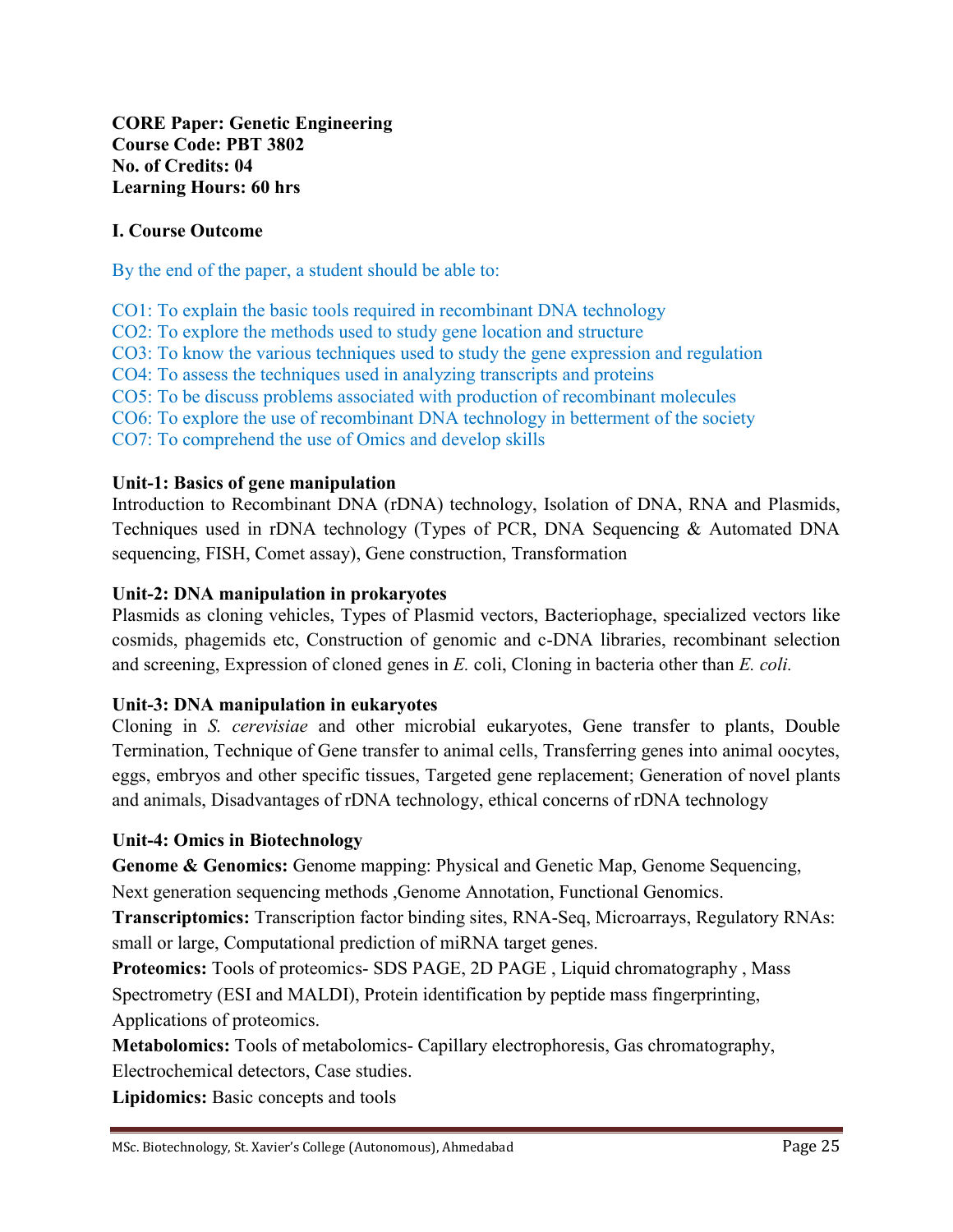## **References**

Various articles from journals

- 1. Recombinant DNA: James Watson and Richrad Meyers
- 2. From genes to Genomes: Concepts and applications: Jeremy Dale and Malcolm von Schantz
- 3. Principles of Gene manipulation and Genomics: SB Primrose and RM Twyman,  $7<sup>th</sup>$  ed, 2006, Blackwell Scientific
- 4. Advanced Genetic analysis: Philip Meneely, Oxford University Press, 2009
- 5. Genome science: A practical and conceptual introduction to molecular genetics analysis in eukaryotes: David Micklos, Bruce Nash and Uwe Hilgert
- 6. Sambrook and Manniatis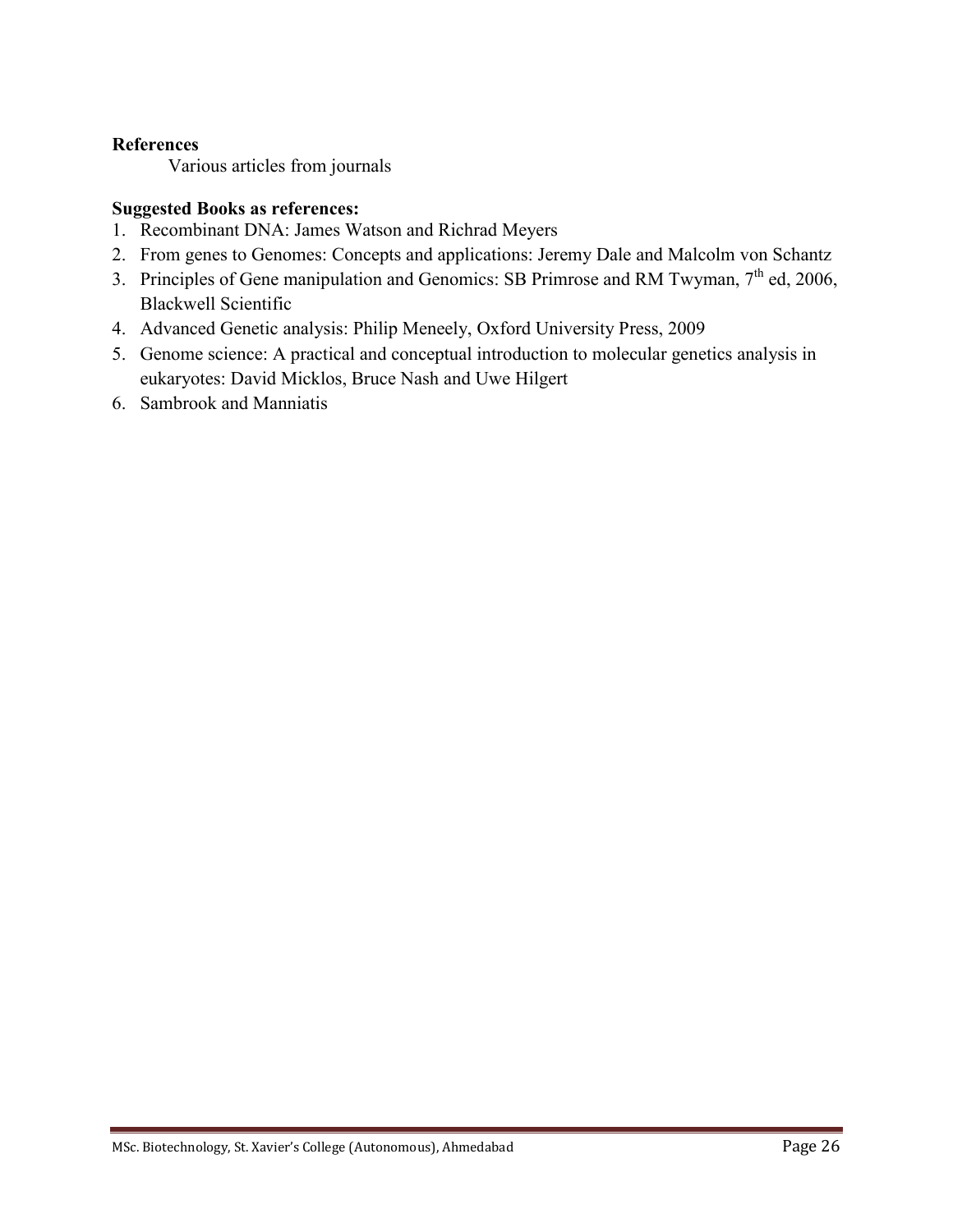**CORE Paper: Microbial Biotechnology Course Code: PBT 3803 No. of Credits: 04 Learning Hours: 60 hrs**

## **I. Course Outcome**

By the end of the paper, a student should be able to:

CO 1: To analyse the role of microbiology in the field of Biotechnology

CO 2: To learn how to work with microbes

CO 3: To explain bioprocessing using microbes to get different products

CO 4: To evaluate the way the microbes can be improved to enhance quality and yield of products

CO 5: To appraise the techniques that have been developed in Microbial Biotechnology

## **Unit 1: Basic Microbiology**

Understanding the structure of Microbial cell, Archaea cell and Viruses; Classification of microbes based on their optimum growth conditions; understanding their metabolism (Basic prokaryotic metabolism, sulphur, phosphorous metabolism; etc.).

## **Unit 2: Cultivation and Control of Microbes**

Cultivation of metabolic distinct microbes; Microbial Control (Physical and chemical methods) and Chemotherapeutics (Antibiotics and sulpha drugs); Microbial Growth and its kinetics; Understanding basics of Metagenomics for non-cultivable microbes.

## **Unit 3: Bioprocessing and Fermentation Technology**

Fermentation design; Scale-up of bioprocess (Steps of scale up, Scale-up of sterilization, aeration and agitation inoculum); Upstream processing (Solids and liquid handling, sterilization of media, air and reactors; Inoculum development; Aeration and agitation; maintenance of optimum fermentation condition); Downstream processing (Characterization of products and by-products, flocculation and conditioning of broth, Methods of cell separation, disruption, product recovery and purification, Case study of antibiotics to be included)

## **Unit 4: Microbial Biotechnology Products**

Fermentation related products: Bioconversion of Steroids, Antibiotic production and modification (at-least 2 antibiotics), Production of Vitamin B12, Production of Bioplastics, Food products (flavouring agents, Organic acids, bakery products and beverages), Microbial enzymes (Amylase, lipase, Proteases)

Non-fermentation processes: MEOR (Microbial enhanced oil recovery, Microbial fuel cell.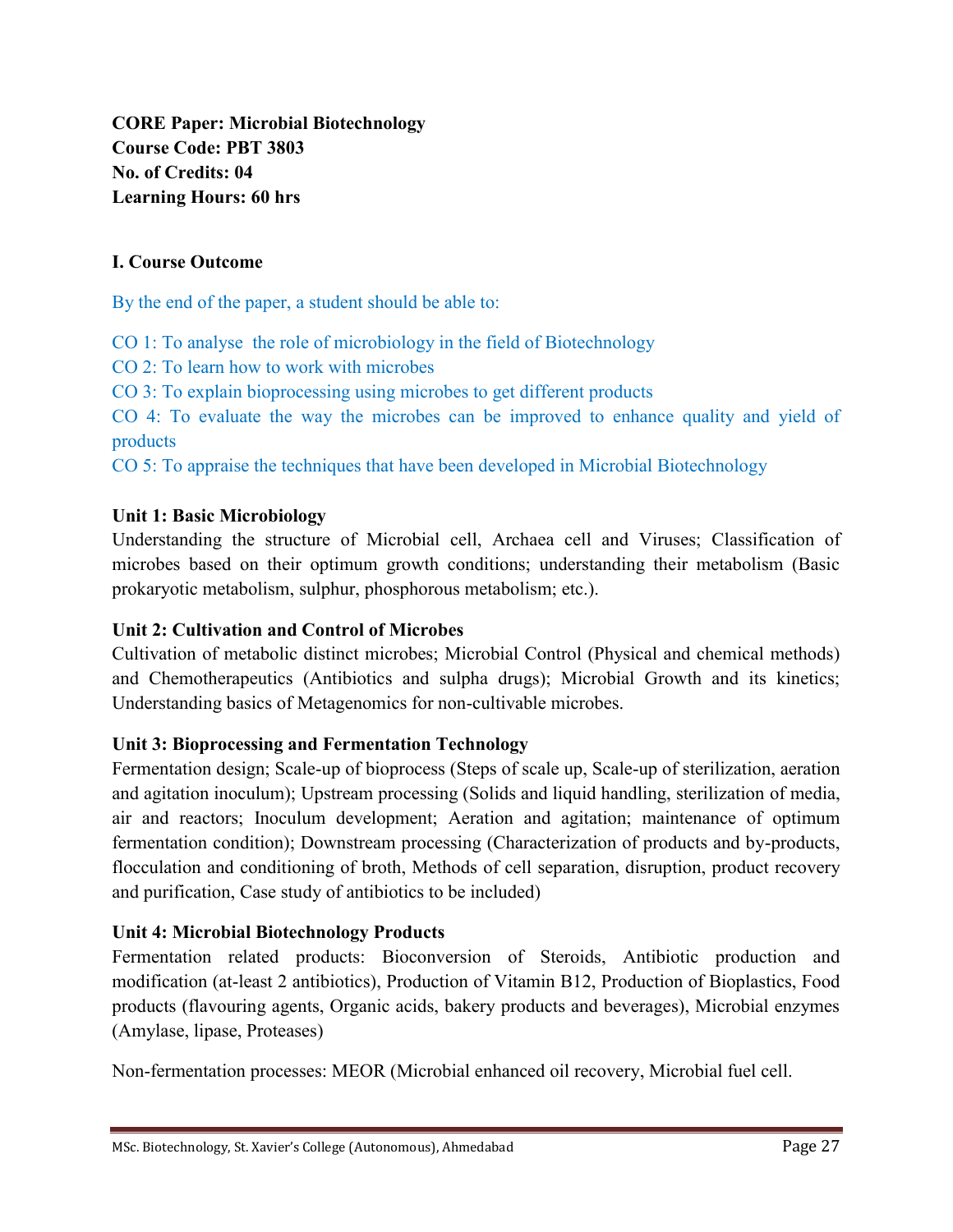## **References**

Various articles from journals

- 1. Atlas R: Microbiology: Fundamentals and Applications  $(2<sup>nd</sup> ed)$
- 2. Frobisher, Hinsdill, Crabtree, Goodheart: Fundamentals of Microbiology
- 3. Pelczar Reid: Microbiology  $(5^{th}$  ed)
- 4. Prescott: General Microbiology.
- 5. Stainer, Adelber,Ingraham: General Microbiology
- 6. Whittaker ; Fermentation Biotechnology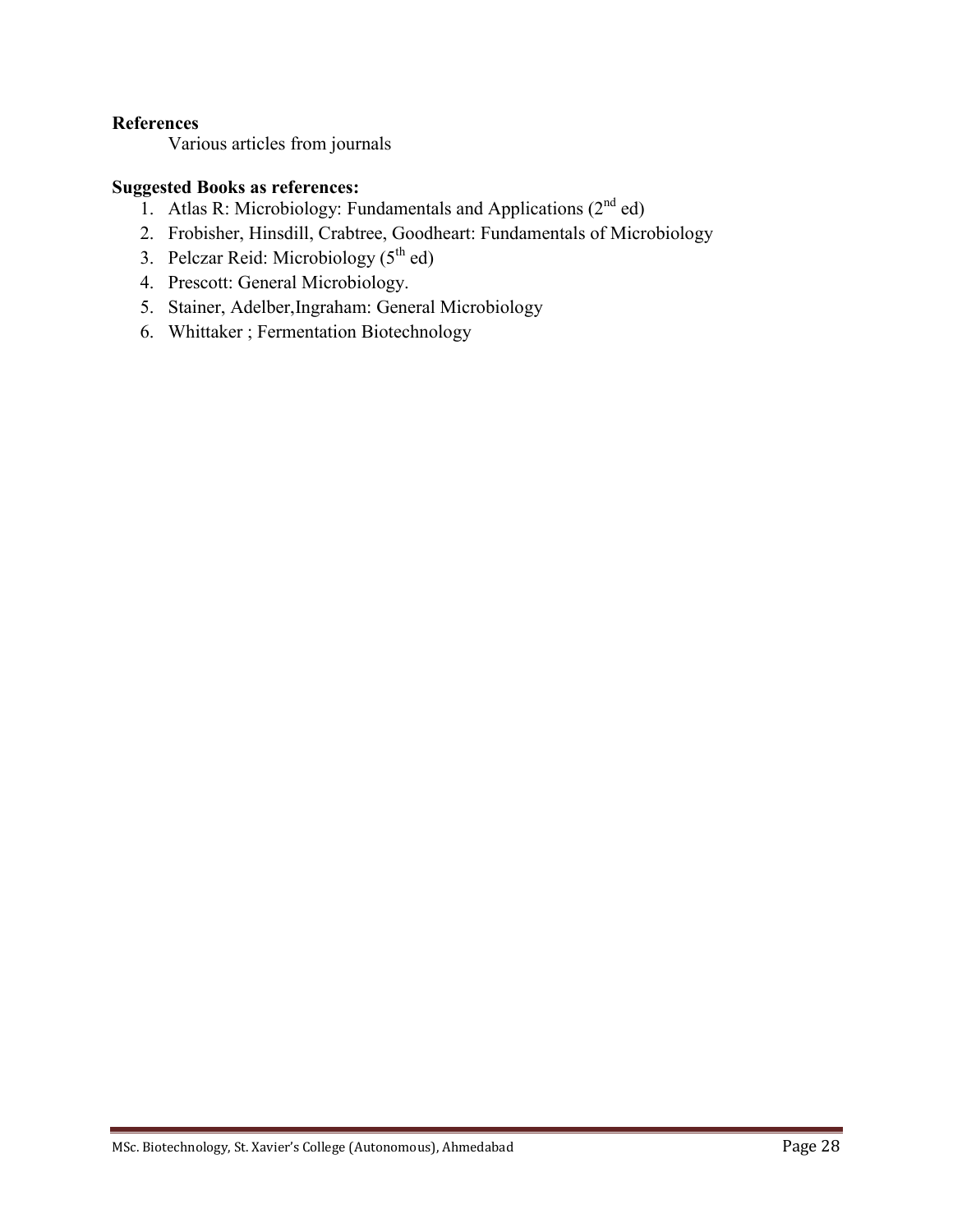**CORE Paper: Applied Biotechnology Course Code: PBT 3804 No. of Credits: 04 Learning Hours: 60 hrs**

## **I. Course Outcome**

By the end of the paper, a student should be able to:

- CO 1: To explore how different techniques in plant biotechnology has contributed to the society
- CO 2: Comprehend how biotechnology has helped in Drug Discovery and Development
- CO 3: To explain the culturing of animal cells *in vitro* and its applications
- CO 4: To describe the role that biotechnology concepts have helped in environment management CO 5: To describe the innovations and development of tools in Biotechnology

#### **Unit-1**: **Plant Biotechnology**

Principles of plant tissue culture, Laboratory setup, sterilization techniques, Media preparation and components of media, Plant growth regulators, Single cell culture, Protoplast isolation, culture and fusion, haploid culture, endosperm culture, Embryo culture, Somatic embryogenesis, Germplasm conservation, Somaclonal variation, Virus free plants, Secondary metabolite production; Production of recombinant proteins; Control of gene expression in transgenic plants; Plant vaccines; Plantibodies; Understanding of genomics for crop improvement: Plant biotechnology in food industry

#### **Unit-2: Introduction to Pharmacology (Medical Biotechnology)**

Definitions and brief – (pharmacology, pharmacokinetics, pharmacodynamics, drug, pharmaco therapeutics, clinical pharmacology, chemotherapy, pharmacy and toxicology), drug Nomenclature (chemical name, non-proprietary name and proprietary name) and essential drugs concepts; Routes of Drug Administration – Local routes, systemic routes; Dosage and Forms of Drug – Definition and brief about the dosage forms – solid dosage forms, liquid dosage forms, semisolid dosage forms, sterile products, gas and novel drug delivery system (liposome, nanosome, nanoparticles, microspheres, osmotic pumps, transdermal, implantation); Sources of Drugs**:** – Natural sources and synthetic sources; Pharmacodynamics **-** Principles of drug action and mechanism of drug action, dose response curve and adverse drug reaction. Factors Modifying Drug Action - Body size, age, sex, species and race, genetics, environmental factors, psychological factor, pathological states, other drugs, accumulation, tolerance, etc. Pharmacokinetics – brief outline of absorption, distribution, metabolism and excretion

## **Unit-3: Animal Biotechnology**

Historical Background, Definitions, Advantages of Tissue Culture, Limitations, Origin of Cells, Instability, Major differences *In vitro*, Biology of Cultured Cells: The Culture Environment, Cell Adhesion, Intercellular Junctions, Cell Motility Cell cycle and Control of Cell Proliferation, Induction and Maintenance of Differentiation, Plasticity of Differentiation and Dedifferentiation, Origin of Cultured Cells. Initiation of the Culture, Evolution of Cell Lines, Senescence, Transformation and the Development of Continuous Cell Lines; Media composition and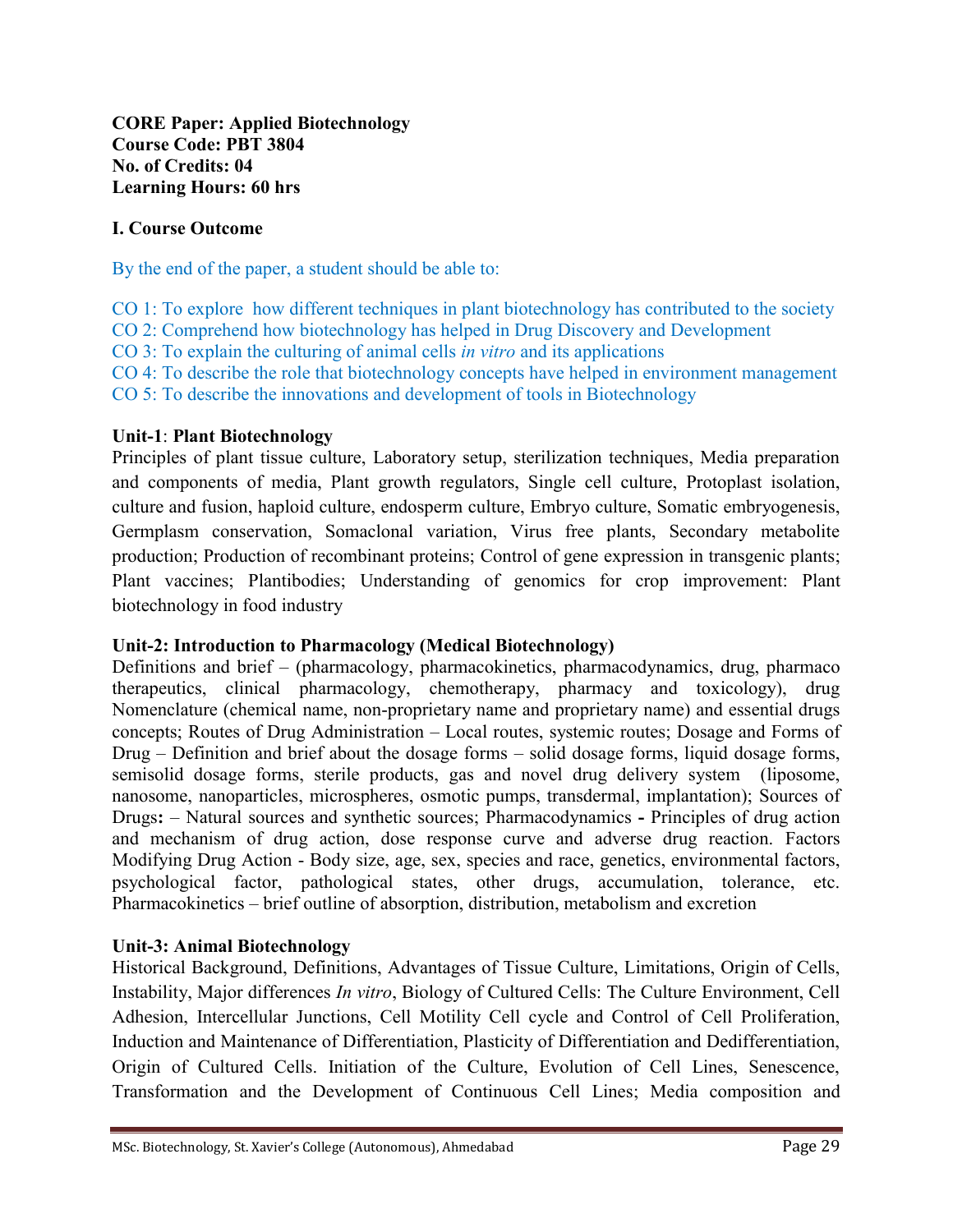preparation; Primary Culture; Subculture and Cell Lines, Propagation in Suspension, Standardization of Culture Conditions, Use of Antibiotics, Organ Culture, Histotypic Culture. Maintenance Records. Cloning and Selection; Cryopreservation and Banking; Clonal Isolation, Derivation of Drug-Resistant Cell Strains; Cell Line Characterization; Differentiation: Expression of the *In Vivo* Phenotype Stages of Differentiation, Proliferation and Differentiation, Commitment and Lineage, Stem Cell Plasticity, Markers of Differentiation, Induction of Differentiation, Differentiation and Malignancy, Practical Aspects**.** Three‐ Dimensional Culture**:** Cell Interaction and Phenotypic Expression; Authentication and Validation**:** Authentication of Cell Lines, Validation, Quality Assurance, Bioethics.

## **Unit-4: Biotechnology in Environmental Protection**

Bioremediation and phytoremediation: Heavy metal remediation, genetics of microbe/ metal interaction, Plant/metal interaction, Production of biopesticides, bioherbicides, Study of Plant microbe interaction (Phosphate solubilizing and nitrogen fixing organisms), Decolorization of dyes: organisms involved, mechanisms of treatment, Industrial waste water treatment, Biofuel production by algae, Plant (*Jatropha curcas*) and micro-organism

## **References**

Various articles from journals

- 1. Plant Tissue Culture, Theory and Practice, Rev Ed.,S. S. Bhojwani, M.K. Razdan
- 2. Biotechnology, B.D. Singh
- 3. Introduction to Plant Biotechnology,  $3^{rd}$  Ed., H. S. Chawla
- 4. Plant Tissue Culture, development and Biotechnology, Edited by Robert N. Trigiano and Dennis J Gray.
- 5. Plant Propagation: Principles and Practices Hartmann, H.T and Kester D. E.
- 6. Animal Cell Culture and Technology– M Butler,  $2<sup>nd</sup> Ed.$ , 2004, BIOS Scientific Publishers
- 7. Freshney's Culture of Animal Cells: A Manual of Basic Technique and Special Applications,  $6<sup>th</sup>$  Ed, Wiley online
- 8. Biotechnology B.D. Singh, 2010, Kalyani Publishers
- 9. Microbial Biotechnology, Glazer et al, 2<sup>nd</sup> edition, 2007, Cambridge University Press
- 10. Principles of Fermentation, Whitaker et al,  $2<sup>nd</sup>$  Edition, 1999, Butterworth Heinemann publishers
- 11. Pharmaceutical Biotechnology, Second Edition, Michael J. Groves, CRC Press, 2005
- 12. Essential of Medical Pharmacology, K D Tripathi,  $6<sup>th</sup>$  Edition, Jaypee Brothers Medical Publishers
- 13. Ansel's Pharmaceutical Dosage Forms and Drug Delivery Systems, Loyd V. Allen and Howard C. Ansel,  $10^{th}$  Edition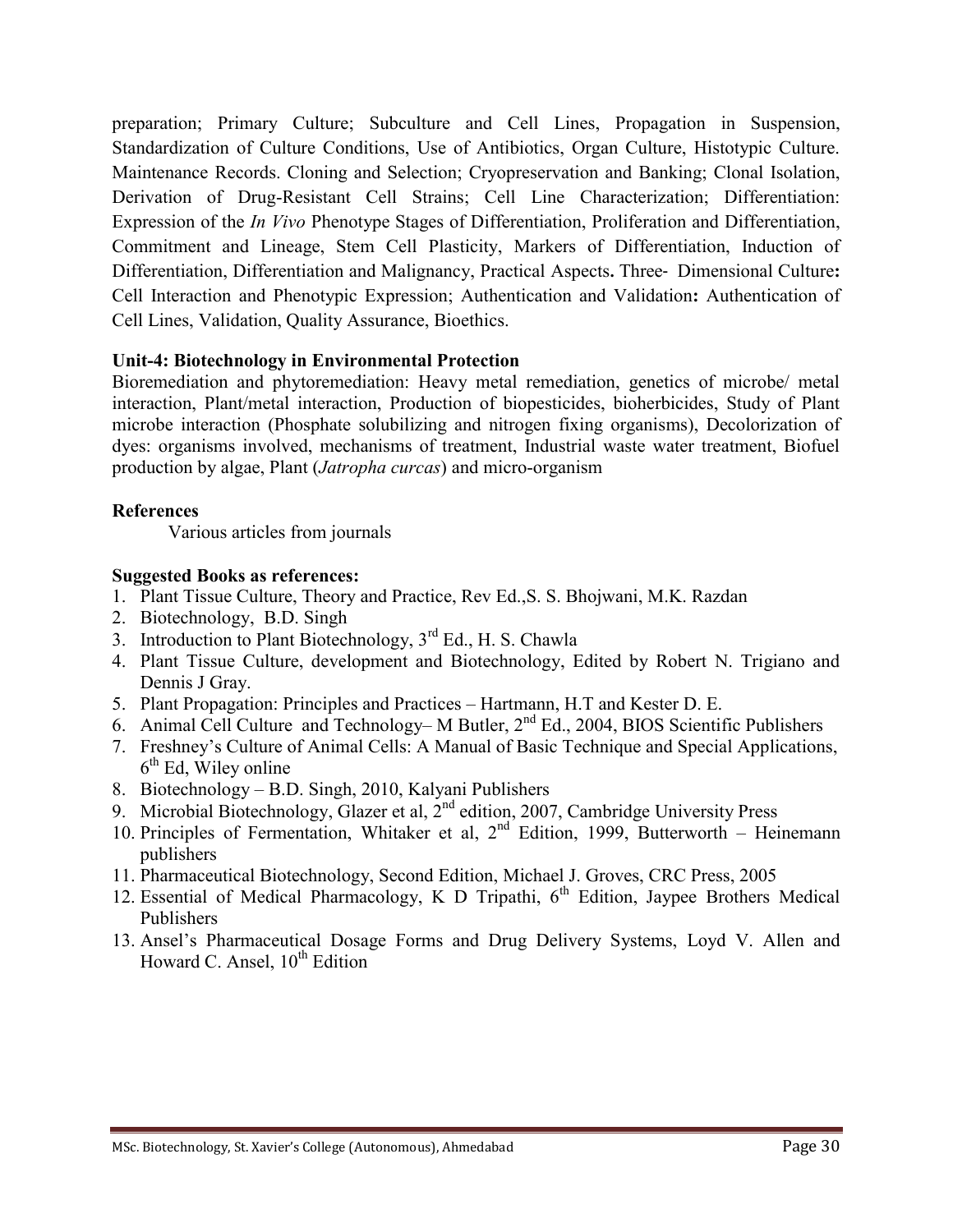**Practical Paper: Molecular Biology Techniques Course Code: PBT 3805L No. of Credits: 04 Learning Hours: 90 hrs**

## **I. Course Outcome**

By the end of the paper, a student should be able to:

CO1: To explain the basic tools required in recombinant DNA technology CO2: To be discuss problems associated with production of recombinant molecules

CO3: To explore the use of recombinant DNA technology in betterment of the society

- 1. Isolation of DNA and gel electrophoresis and Using Gel Documentation System to analyze DNA
- 2. Random mutagenesis and screening
- 3. DNA amplification by PCR and its phylogenic analysis
- 4. Southern Transfer
- 5. Plasmid Isolation
- 6. Transformation of pBR322/pUC 8 in *E. Coli* (DH5 alpha) and its screening
- 7. Restriction digestion of Genomic DNA (Software)
- 8. Restriction digestion of Plasmid DNA
- 9. DNA Ligation
- 10. RNA Isolation
- 11. Recovery of DNA from Low-Melting-Temperature Agarose Gels: Organic Extraction
- 12. Isolation of Lambda phage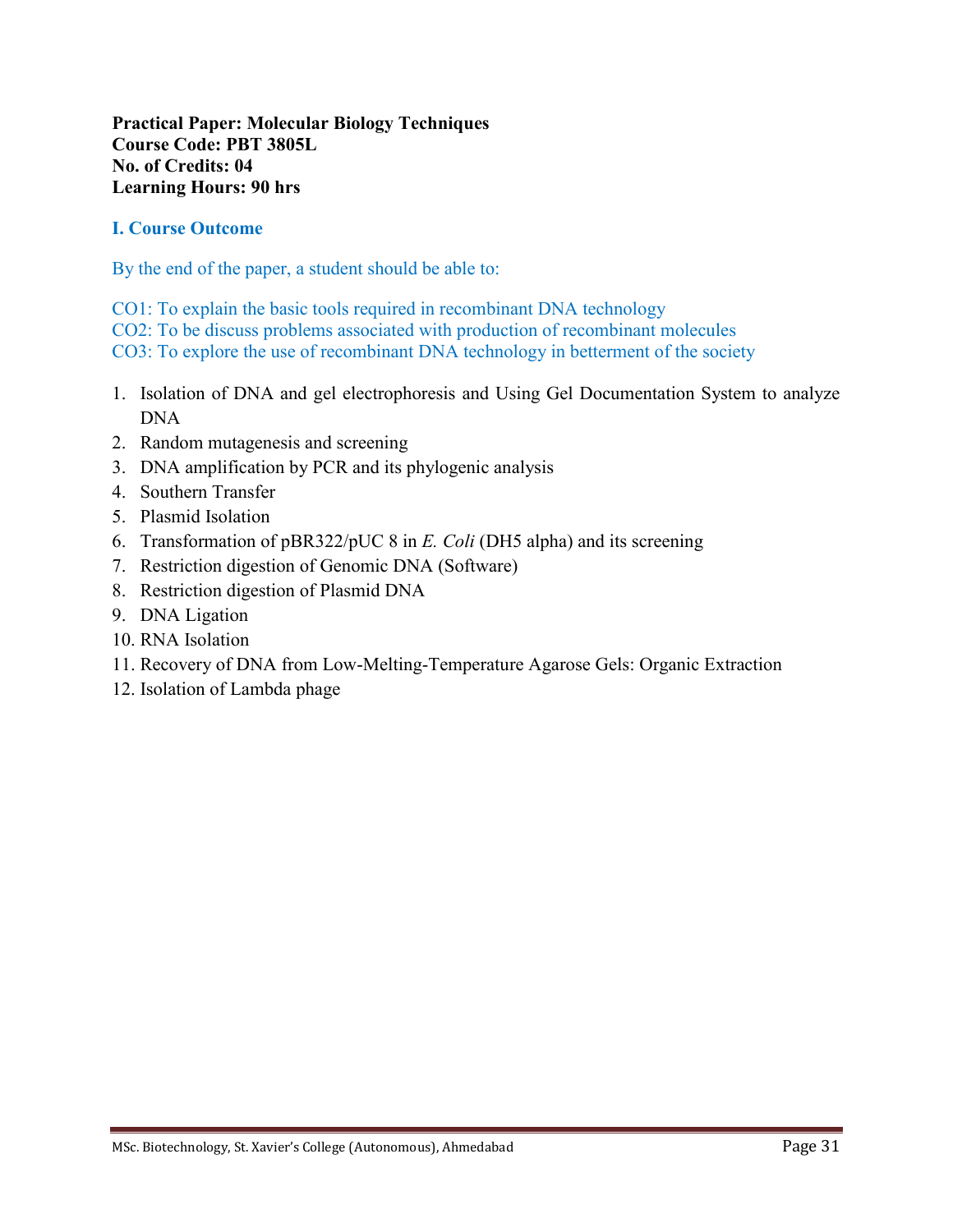**Practical Paper: Microbial and Environmental Biotechnology Lab Course Code: PBT 3806L No. of Credits: 04 Learning Hours: 90 hrs**

## **I. Course Outcome**

By the end of the paper, a student should be able to:

CO1: To isolate various microorganisms.

CO 2: To produce biofertilizer and explain the role that biotechnology concepts have helped in environment management

- CO 3: Assessing and analyzing the effect of environmental, chemical factors on plant growth development
- CO 4: To demonstrate the culturing of animal cells *in vitro*
- 1. Study of soil microbial ecology
- 2. Isolation of Nitrogen fixing bacteria
- 3. Isolation of microbes producing commercially important enzymes
- 4. Study of factors affecting growth of bacteria
- 5. Fermentative production of ethanol
- 6. Fermentative production of exopolysaccharides
- 7. Isolation of Agrobacterium
- 8. Isolation of phosphate solubilizing bacteria
- 9. Production of Biofertilizer
- 10. Determination of C/N ratio of biocompost
- 11. Physicochemical properties of water and its microbial analysis
- 12. Metal (Copper) bioremediation

#### **References:**

- 1. Molecular Cloning by Sambrook and Manniatis
- 2. Laboratory Manual and Workbook in Microbiology. McGraw Hill, 2003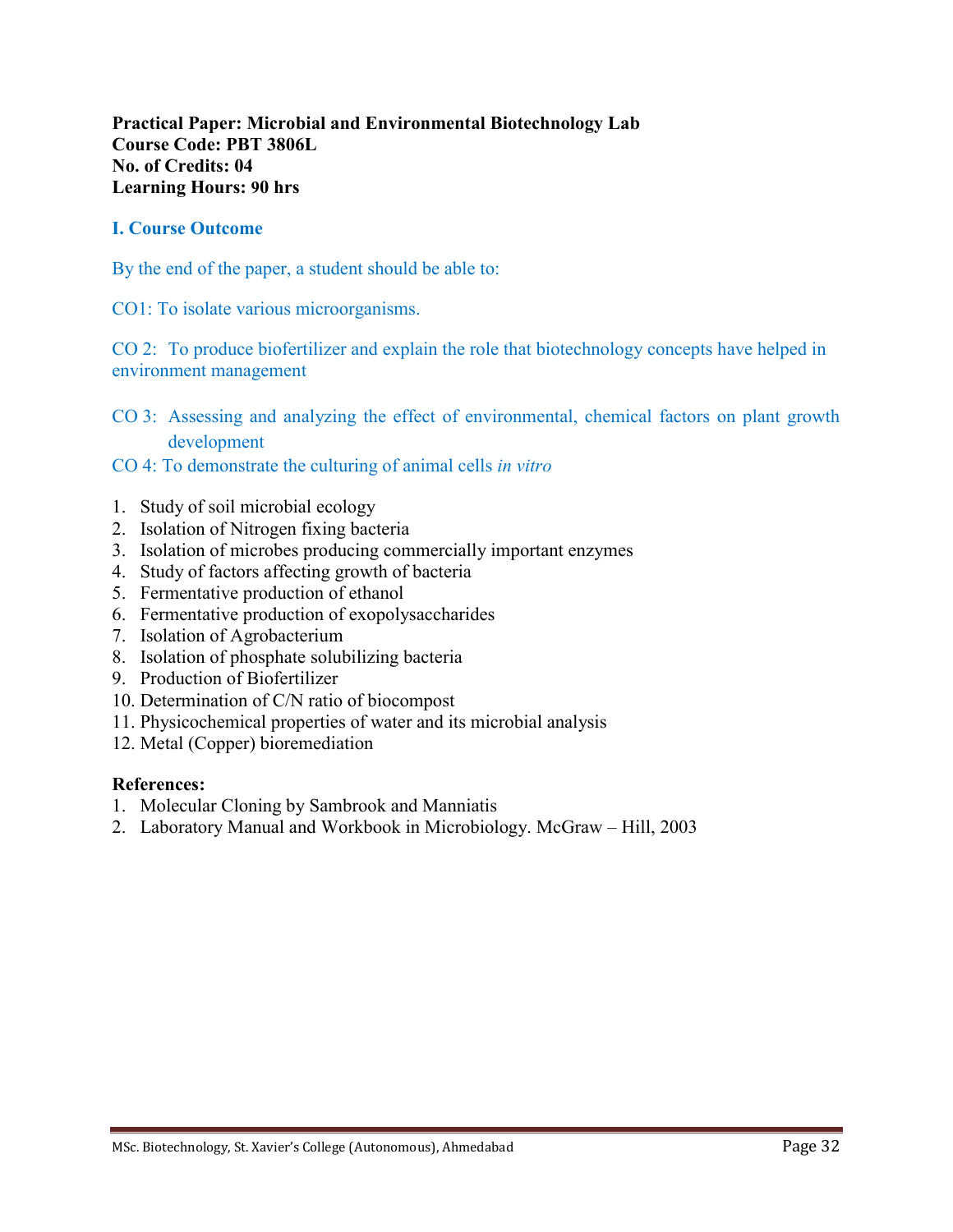## **Semester IV**

| Semester   Course |                 |                             | No. of hours per week |          |       | Course |
|-------------------|-----------------|-----------------------------|-----------------------|----------|-------|--------|
|                   |                 |                             |                       |          |       | Credit |
| IV                |                 |                             | Lectures              | Lab      | Total |        |
|                   |                 |                             |                       | sessions |       |        |
|                   | <b>PBT 4801</b> | <b>Research Methodology</b> |                       |          |       |        |
|                   | <b>PBT 4802</b> | <b>Research Project</b>     |                       | Min 24   | 24    | 20     |
|                   |                 | <b>Total</b>                |                       | 24       | 28    | 24     |

*Note: An average of 15 lectures per unit and a total of 60 hours per paper.*

**CORE Paper: Research Methodology Course Code: PBT 4801 No. of Credits: 04 Learning Hours: 60 hrs**

## **I. Course Outcome**

By the end of the paper, a student should be able to:

- CO1: To enable to promulgate the understanding of formulating, pursuing and analyzing research benefitting human development
- CO2: To sensitize students regarding the ethics of conducting research by enabling in-depth understanding of plagiarism
- CO3: To impart necessary traits to analyze, compare, logically criticize and evaluate biological data
- CO4: To developing competitive acumen to use modern-age computer programs to analyze and represent research data
- CO 5: To be able to develop and elevate skills of scientific writing to present research interpretations in a form of research paper, presentation, book chapters and short communication

#### **Unit-1: Basic concept to approach research**

Searching interest of research, Defining the research question, Approaches and Methodology, objectives, significance and techniques of research, retrieving research materials (Literature review), compiling records. Introduction to kinds of scientific documents: research paper, review paper, book reviews, theses, conference and project reports (for the scientific community and for funding agencies); Patenting and IPR. Ethics in research: Honesty and integrity, Misconducts: Falsification, fabrication, plagiarism. Best/ standard practices and guidelines.